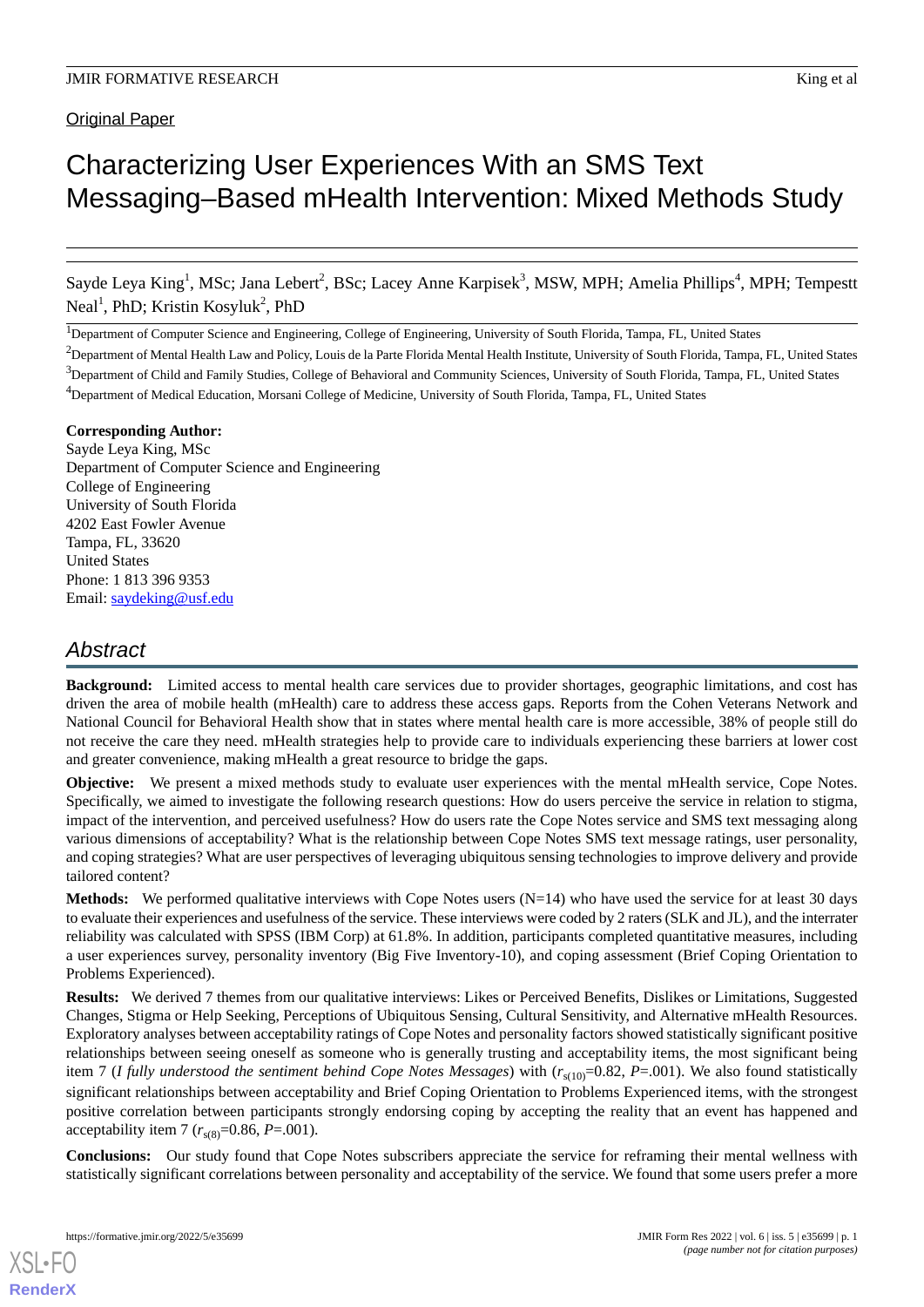personalized experience with neutral to positive reactions to a potential companion app that continuously monitors user behavior via smartphone sensors to provide just-in-time interventions when users need it most.

(JMIR Form Res 2022;6(5):e35699) doi: [10.2196/35699](http://dx.doi.org/10.2196/35699)

#### **KEYWORDS**

text messaging; SMS; mobile health; mHealth; stigma; user perceptions; ubiquitous sensing; low-intensity intervention; coping; mental health; cognitive restructuring; mobile phone

# *Introduction*

# **Limited Access to Care**

Mental health service access is scarce for many populations across the globe [\[1](#page-14-0)]. With many communities experiencing mental health provider shortages, funding limitations, geographic isolation, and stigma toward seeking mental health services, mobile phone interventions enhance service access due to their convenience, lower cost, and privacy [[2](#page-14-1)]. At the National Institute of Mental Health's 2018 Mental Health Services Research Conference, Dr. David Mohr of Northwestern University's Feinberg School of Medicine declared mobile phone interventions "the next big thing" for research regarding mental health services [\[3](#page-14-2)]. Although specific mobile interventions, such as mobile health (mHealth) apps and SMS text message systems, have shown to be effective in enhancing access to mental health services [[4\]](#page-14-3), a host of unresolved questions remain, including potential impacts on stigma, user acceptability, and other technological components such as ubiquitous sensing technologies that aim to automate emotion recognition in real time without the user's intervention. Identifying what is known and resolving what is unknown about these topics is critical in guiding next steps in research.

# **Understanding the Problem: Mental Health Treatment Gap**

The mental health treatment gap is a well-known phenomenon for stakeholders, especially researchers, providers, and consumers. The World Health Organization reports that "the gap between people needing care and those with access to care remains substantial, and coverage for effective treatment remains extremely low" [\[5](#page-14-4)]. Furthermore, this trend is far reaching; worldwide, 76% to 85% of the individuals with mental health disorders do not receive the treatment they need, particularly in low- and middle-income countries [[6\]](#page-14-5). Similarly, the Cohen Veterans Network and National Council for Mental Wellbeing found that although nearly 56% of American adults seek treatment for themselves or others, 38% of American adults must wait over a week to receive services [[7\]](#page-14-6). They also found that even in states where services are more accessible, >38% of people do not receive the services they need. These alarming statistics are attributed to a variety of barriers to care that must be resolved to improve service access.

# **Barriers to Care**

As outlined by the World Health Organization, coverage for mental health services remains a global concern [[5\]](#page-14-4). According to the 2016 Commonwealth Fund's Annual International Health Policy Survey, 15% of US adults in need of mental health services could not afford them, and these rates were similar in

France (21%) and Norway (16%) [\[8](#page-14-7)]. Studies similarly indicated poor insurance coverage and cost as the top barrier to care for  $>42\%$  of the population [[7,](#page-14-6)[9](#page-14-8)]. Data for low- and middle-income countries suggest that mental health expenditure across all countries is US \$2 per year capita, and low-income countries report it as <25 cents [[10\]](#page-14-9). The sources of funding for mental health services in low- and middle-income countries occur in the following order: *out-of-pocket expenditure by patient or family, taxes, social insurance,* and *private insurance* [\[11](#page-14-10),[12\]](#page-14-11). Furthermore, these data underscore the funding concerns across low- and high-income countries and highlight the importance of enhancing access to lower cost mental health interventions on a global scale.

An additional challenge that dissuades service access is the limited availability of mental health providers. The World Health Organization reports that the average ratio of mental health providers to need is approximately 9 per 100,000 [[13\]](#page-14-12). This ratio is especially problematic given 1-in-7 people worldwide have one or more mental health condition [\[14](#page-14-13)]. In all, 77% of the counties in the United States experience a severe shortage of mental health providers, and the demand for providers is estimated to increase during and after the COVID-19 pandemic [[15\]](#page-14-14). More specifically, the Health Resources and Services Administration [\[16](#page-14-15)] shares that the "United States is reported to have a shortage of over 10,000 full time mental health practitioners (psychiatrists; clinical, counseling, and school psychologists; substance abuse and behavioral disorder counselors; mental health and substance abuse social workers; mental health counselors; school counselors) by the year 2025." This severe deficit in mental health practitioners may lead to other access issues, such as long wait lists, billing restrictions, transportation challenges, a lack of culturally competent care, and a lack of anonymity, all which are outlined as problematic for rural settings in particular [[17\]](#page-14-16). This manuscript discusses the alternative of mHealth interventions as a viable solution to such barriers to care.

#### **mHealth Interventions: A Potential Solution**

First coined approximately 10 years ago, mHealth interventions refer to the delivery of health services via mobile or wireless devices [[18\]](#page-14-17). Common mobile mental health interventions are in the form of mobile apps, but can also include SMS text message components [\[19](#page-14-18)] and ubiquitous sensing [\[20](#page-14-19)]. SMS text message interventions rely on SMS text messages, which are a form of mobile communication that is fast, reliable, efficient, and highly accessible to the general population. Ubiquitous sensing refers to the use of wireless sensors that are embedded in mobile phones to continuously monitor the activities of mobile phone users to infer, for example, the user's emotional or mental state  $[21]$  $[21]$ . In the context of mental health

 $XSI - F($ **[RenderX](http://www.renderx.com/)**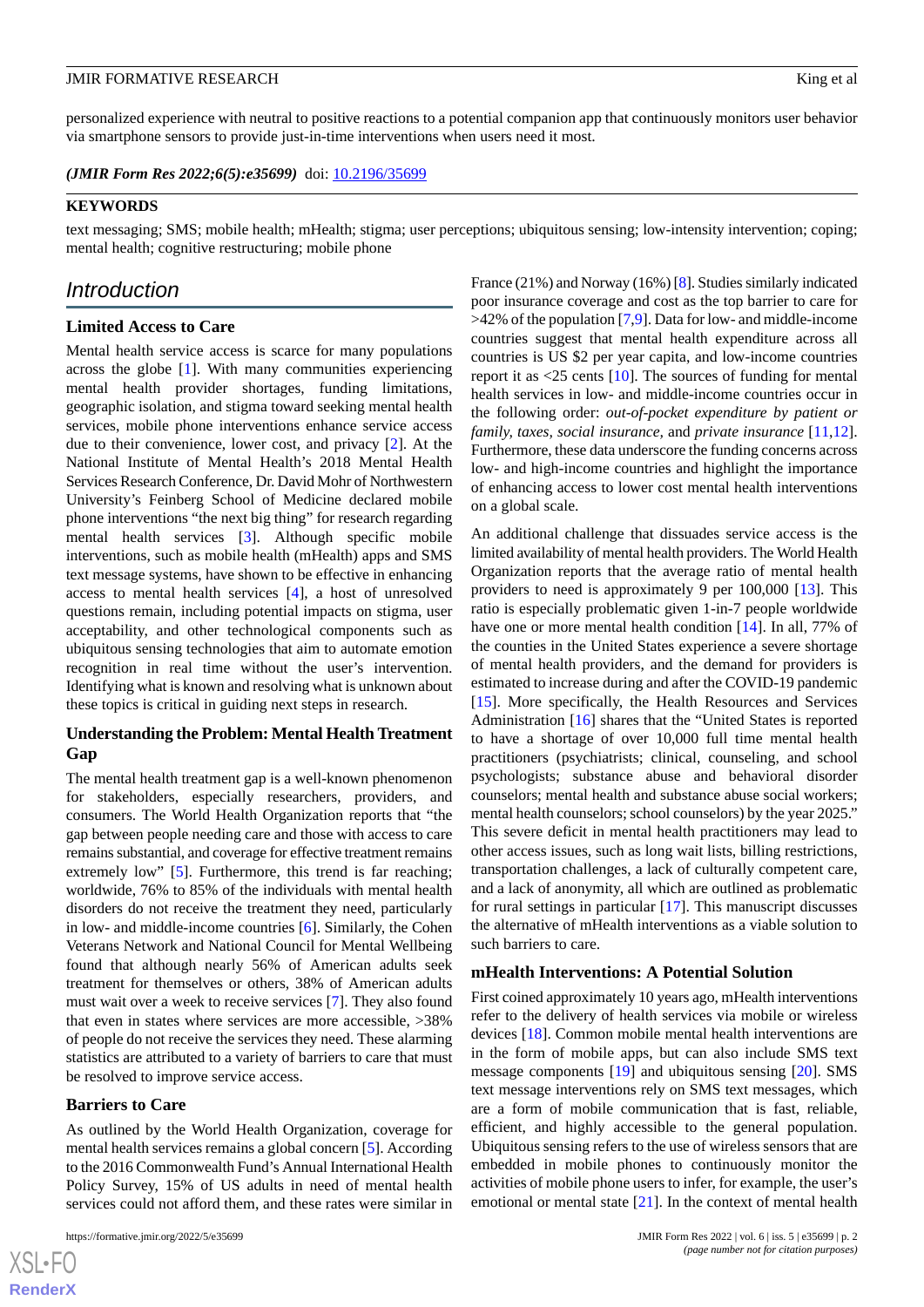# JMIR FORMATIVE RESEARCH **King et al.** Solution of the set al. All the set al. All the set al. All the set al. All the set al. All the set al. All the set al. All the set al. All the set al. All the set al. All the set al.

mHealth interventions, ubiquitous sensing can be particularly useful in the delivery of SMS text messages as it could enable delivery of content when users need them most. For example, inertial sensors (motion and force), physiological sensors (heart rate or dermal activity), and ambient sensors (light) have been shown to capture data indicative of mood changes [[22\]](#page-15-1), which could be leveraged for prompt delivery of just-in-time text message interventions (TMIs) [[23\]](#page-15-2). A recent study evaluating a TMI found the approach to be a feasible and acceptable method of delivering psychological treatments [[24\]](#page-15-3). Feasibility and acceptability are 2 implementation outcome measures that help researchers understand if a service is satisfactory (acceptable) or successfully usable (feasible) [\[25](#page-15-4)]. Feasibility is a criterion that relates to the practicality, whereas acceptability is a criterion relating to personal judgment [\[25](#page-15-4)]. In the context of mHealth interventions, feasibility may examine the ease in performance of an app, and acceptability may examine if the intervention fits an individual's needs. Examining such measures can help facilitate maintenance of TMI and ubiquitous mHealth interventions. Given >20 billion SMS text messages are sent out every day worldwide [[26\]](#page-15-5) and nearly 33% of Americans reported to prefer text messaging to all other forms of communication [[27\]](#page-15-6), the investigation of SMS text messaging and mHealth apps, their implementation outcome measures, and their impact on mental health outcomes is well justified.

# **Understanding the Effectiveness of mHealth Interventions**

Despite SMS text messaging being a rather new modality for mHealth, studies have already demonstrated the positive impact of TMIs on health behaviors on a global scale. An instance of this is Text4Mood, a TMI service that sends supportive text messages written by mental health therapists daily to subscribers exclusively in Alberta, Canada. This service provides immediate access to an intervention for patients who may have limited access to care, free of charge. After surveying >4000 subscribers, >80% of respondents felt Text4Mood increased hope of managing daily issues, 77% improved management of depression and anxiety, and 75% felt more connected to a support system. Overall, 83% of participants felt Text4Mood improved their general well-being [\[24](#page-15-3)]. Although these outcomes suggest the effectiveness of TMI as interventions, the influence of ubiquitous sensing on such mHealth intervention outcomes is less studied. Research in this area also indicates challenges with poor study quality and reproducibility, variability of data types, characteristics of participants, environments, and privacy [[28\]](#page-15-7). As a result, we present these sensors and additional service delivery components, such as the implementation outcome measures, acceptability, and usability, to the participants of this study to gain insight on perceptions as it relates to the app Cope Notes, an SMS text message–based mHealth resource, as a just-in-time intervention.

# **Overview of Cope Notes**

Cope Notes is an SMS text message–based support program that sends daily messages to a subscriber [\[29](#page-15-8)]. Currently, these text messages are sent daily at a random time with the aim of increasing the recipient's mental wellness and providing peer support. The goal of these messages is to increase positive

thought patterns and build healthy emotional tendencies of subscribers. This program resembles an ecological momentary intervention (EMI), which delivers real-time information to patients during their everyday lives. A total of 13 other EMI programs designed to address anxiety symptoms in patients exist currently [[30\]](#page-15-9). Similar to Cope Notes, these programs attempt to improve symptoms through mobile technology–based psychoeducation, but only 2 deliver similar intervention-based SMS text messages [\[31](#page-15-10)].

Cope Notes differs from other SMS text messaging–based behavioral interventions, such as Text4Mood, because of the founder's personal lived experience with mental illness which enabled him to create an authentic program that resonates with subscribers in search of additional support [\[32](#page-15-11)]. Cope Notes aims to use evidence-based approaches, including positive psychology, stigma reduction messaging, and cognitive restructuring, to impact users' mental well-being, as well as encourage help seeking skills in potential users through peer support. By specifically applying SMS text messaging to these concepts, Cope Notes stands as a unique addition to existing intervention programs.

#### **This Study**

Apart from certain elements seen in Text4Mood, such as text messages based on principles of cognitive behavioral therapy to target mood and anxiety and promotion of mental well-being [[33\]](#page-15-12), no other behavioral health mHealth interventions discussed in the existing literature incorporate SMS text messaging to promote positive mental health self-management using a combination of cognitive restructuring, positive psychology, and stigma reduction. The purpose of this research study is to understand user experiences with Cope Notes as an SMS text messaging–based, mental health, self-management intervention. By understanding the experiences of Cope Notes subscribers, this mixed methods study [\[9](#page-14-8)] will facilitate the future application of these findings to other text message–based interventions through a phenomenological lens and advance findings surrounding SMS text messaging–based mHealth. We also aim to identify the current acceptability and usability of Cope Notes to improve similar mHealth services and close the gap in literature as it relates to stigma and how personality influences mHealth use and outcomes in mental wellness. Although in this study we do not investigate the application and use of ubiquitous sensing as it applies to SMS text messaging–based mHealth, we aim to uncover user perceptions of ubiquitous sensing in this space. We view ubiquitous sensing as a potential future innovation of the Cope Notes intervention and have used this research as an opportunity to assess the acceptability of this potential application in future research and development activities. Specific research questions we sought to answer with this study include the following:

- 1. How do Cope Notes users perceive the service as it relates to stigma, impact of the intervention, and perceived usefulness?
- 2. How do Cope Notes users rate the Cope Notes service and text messaging along various dimensions of acceptability?
- 3. What is the relationship between Cope Notes message ratings, user personality, and coping strategies?

 $XS$  $\cdot$ FC **[RenderX](http://www.renderx.com/)**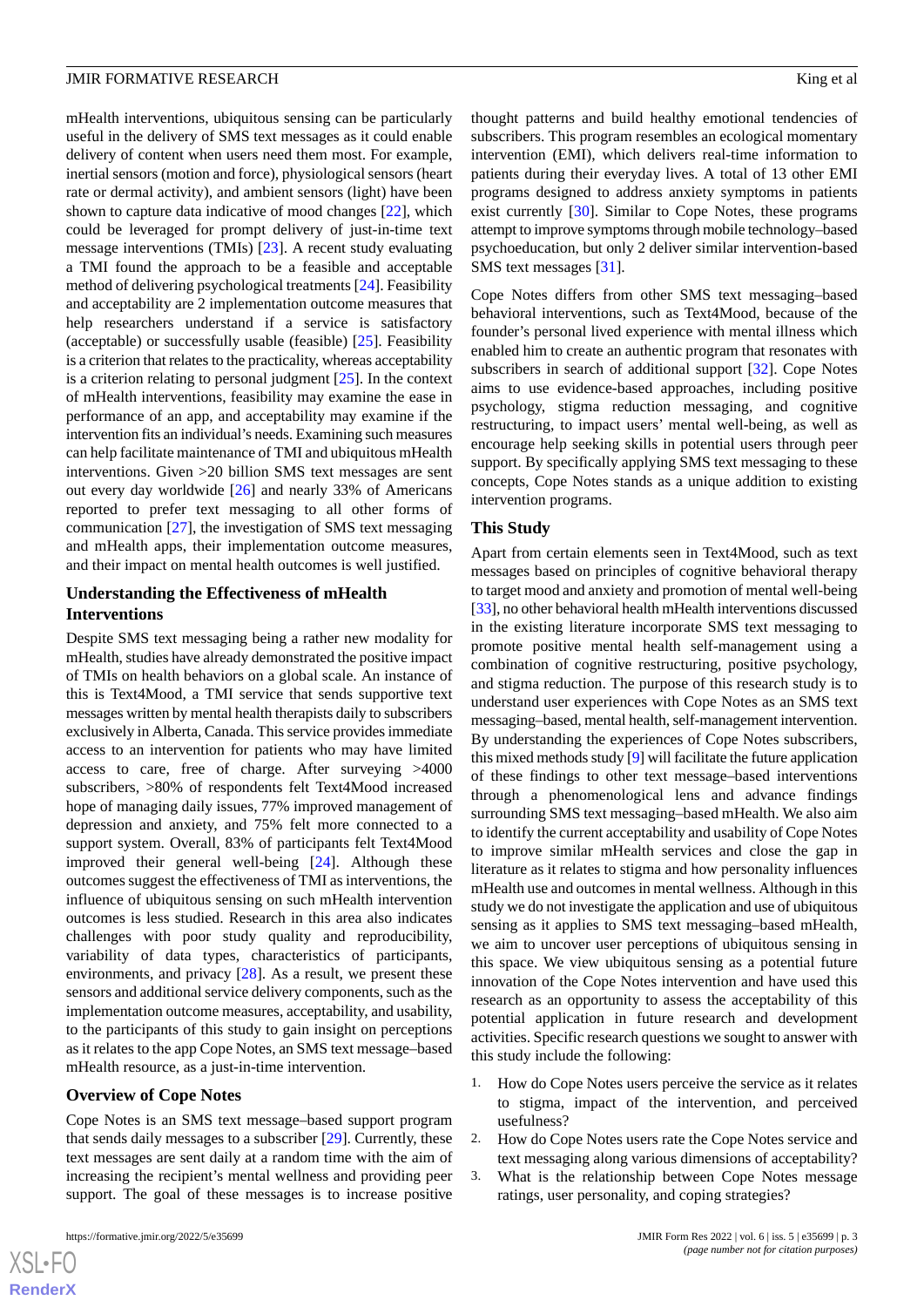# JMIR FORMATIVE RESEARCH **King et al.** Solution of the set al. All the set al. All the set al. All the set al. All the set al. All the set al. All the set al. All the set al. All the set al. All the set al. All the set al.

4. What are user perspectives of ubiquitous sensing technologies, including integration of ubiquitous sensing for the improvement in the timeliness of the intervention and quality of tailored content?

# *Methods*

# **Ethics Approval**

This study was approved by the University of South Florida's (USF) Institutional Review Board (Pro00040410).

# **Study Design**

To answer our research questions which guided this mixed methods study, we partnered with the USF Morsani College of Medicine (MCOM) and the chief executive officer of Cope Notes to facilitate convenience sampling strategies. We aimed to include 15 participants in the study as this number was deemed large enough to expect to achieve saturation in the themes emerging from the interviews [[34\]](#page-15-13). We collected qualitative and quantitative data separately, and the quantitative component consisting of inventories collected after qualitative interviews was assessed. Qualitative data collection included (1) a demographic questionnaire and (2) qualitative interviews to inform the first and fourth research questions in the aforementioned list. The first quantitative measure evaluated a (3) user experience survey and addresses our second research question. The remaining quantitative data collected, that is, (4) a personality inventory and (5) coping assessment, provided a means to evaluate our third research question in the aforementioned list. Following data collection, we analyzed the qualitative and quantitative data using ATLAS.ti and SPSS (version 26.0; IBM Corp), respectively. The quantitative aspects of the study are used to inform and enhance the themes and patterns that emerged in the qualitative data and SPSS.

# <span id="page-3-0"></span>**Recruitment and Sample**

Inclusion criteria required participants to be aged ≥18 years and subscribed to Cope Notes for at least 30 days. Exclusion criteria

included not being able to read or speak English. Partnership with the chief executive officer of Cope Notes and USF MCOM guided our recruitment strategies. First, the partnership with Cope Notes allowed a text message to be sent out to subscribers asking whether they would be interested in participating in the study. The USF MCOM partnership provided medical students access to a 30-day Cope Notes subscription as a wellness resource during a time of high stress—the study period before the students' board exam. These gift subscriptions helped us gain additional participants. Recruitment strategies for medical students included sending out emails requesting participation in the study and verbally sharing information about the study in person at lectures. Volunteering subscribers were contacted via email to schedule in-person, Skype, or telephone interviews depending on their preference and availability. All participants provided informed consent before the commencement of the study and were compensated a digital gift card worth US \$15 for their participation. A total of 14 participants were included in this study; 9 (64%) were recruited through the Cope Notes partnership, whereas 5 (36%) were recruited through the MCOM. All data for this study were collected from June 2019 to December 2019.

# **Qualitative Study Design**

Qualitative interviews were conducted to learn more about user experiences with the Cope Notes service, unearth perceptions on privacy and acceptance related to ubiquitous sensing, and gather thoughts pertaining to mental health stigma. Coupled with the interviews, the demographic questionnaire in [Multimedia Appendix 1](#page-13-0) helped categorize experiences shared by participants—providing context to the outcomes and trends seen in the interviews. Live interviews were conducted using a semistructured interview guide ([Textbox 1](#page-3-0)) and were audio recorded. The interviews lasted no more than an hour and on average lasted approximately 35 minutes, including completion of the demographics survey, and were transcribed verbatim using a secure web-based transcription service.

Textbox 1. Comprehensive list of interview questions from the qualitative interview guide.

#### **Interview questions**

- 1. What did you like or dislike about Cope Notes?
- 2. If you responded to any of the texts, describe your experience.
- 3. Would you recommend any changes or additional functionality to Cope Notes?
- 4. How do you feel about the delivery strategy of randomly timed messages?
- 5. Would you recommend any changes to the current delivery strategy?
- 6. We are considering creating a companion app that you could run in the background on your phone that would gather data using your phone's sensors. What do you think about this?
- 7. Here are some examples of the data we would collect from smartphone sensors and how it would allow us to predict levels of stress, anxiety, or depression. Do you have any reactions to this?
- 8. If Cope Notes has been helpful for you, in what areas of your life has it been helpful?
- 9. Can you recall the most and least helpful texts you received form Cope Notes; why were these the most or least helpful?
- 10. How do you feel about the cultural sensitivity of Cope Notes?
- 11. How does knowing the founder of Cope Notes has lived experience with mental illness change your experience or impression of Cope Notes?
- 12. How do you think that Cope Notes might affect stigma surrounding mental illness?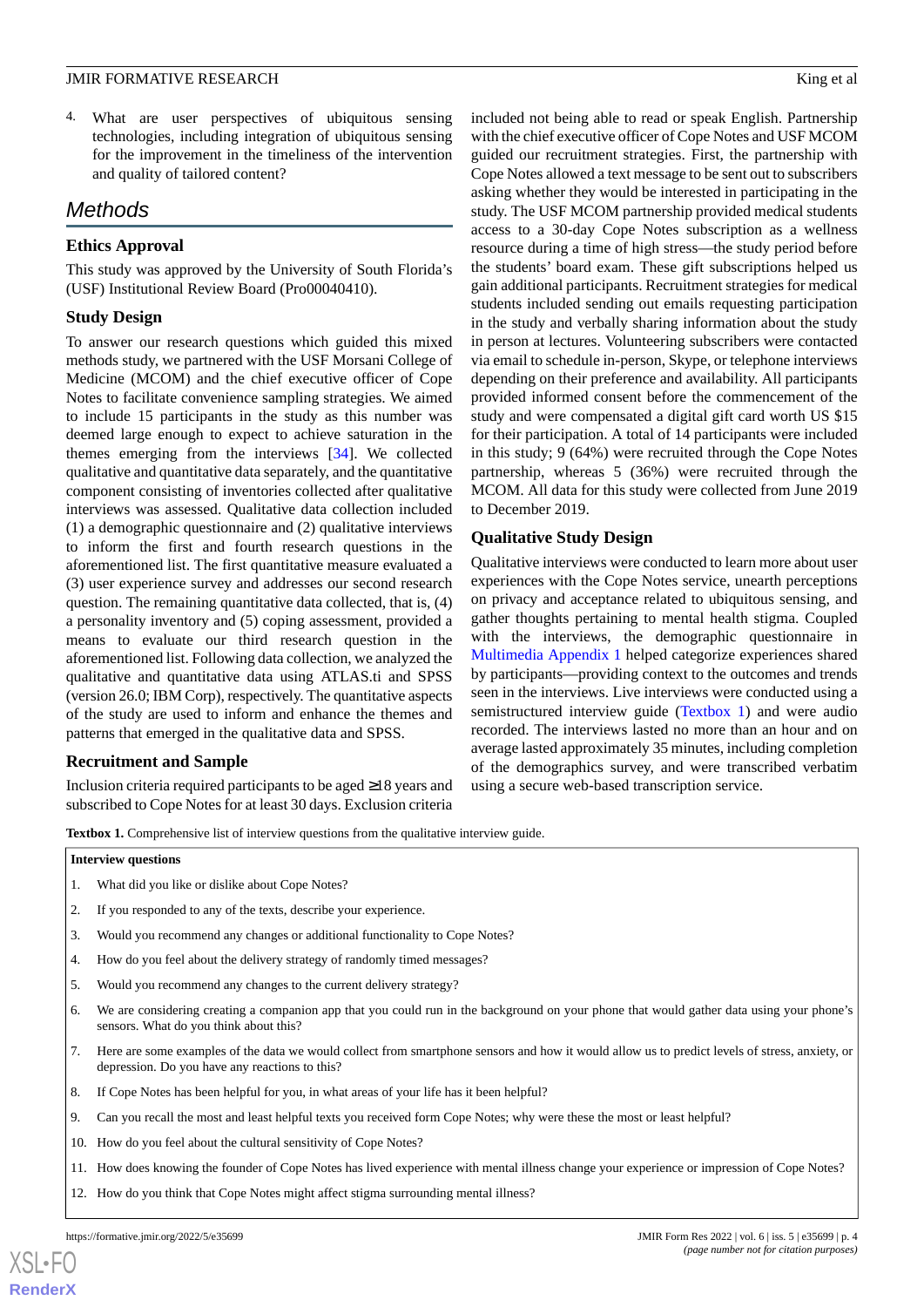# **Quantitative Study Design**

# *Quantitative Components and Measures*

The quantitative component of this study consisted of a user experience survey, a personality inventory, and an inventory of coping strategies. The user experience survey served to directly measure how impactful certain elements of Cope Notes are perceived by participants. The personality inventory and coping assessment was used to extract possible connections between interactions and perceptions of the Cope Notes service and

specific characteristics regarding the participants who engaged with the service. In this way, the quantitative aspects of the study are used to enhance the analysis of patterns that are present in our qualitative results. All quantitative measures were delivered securely and electronically through the Qualtrics survey software, and participants completed the surveys independently without the support of a researcher. Quantitative measures are presented in [Multimedia Appendix 2.](#page-14-20) Examples of Cope Notes messages received by participants are presented in [Figures 1](#page-4-0) and [2.](#page-5-0)

<span id="page-4-0"></span>**Figure 1.** Example of an SMS text message that subscribers receive from the Cope Notes service encouraging cognitive reframing.



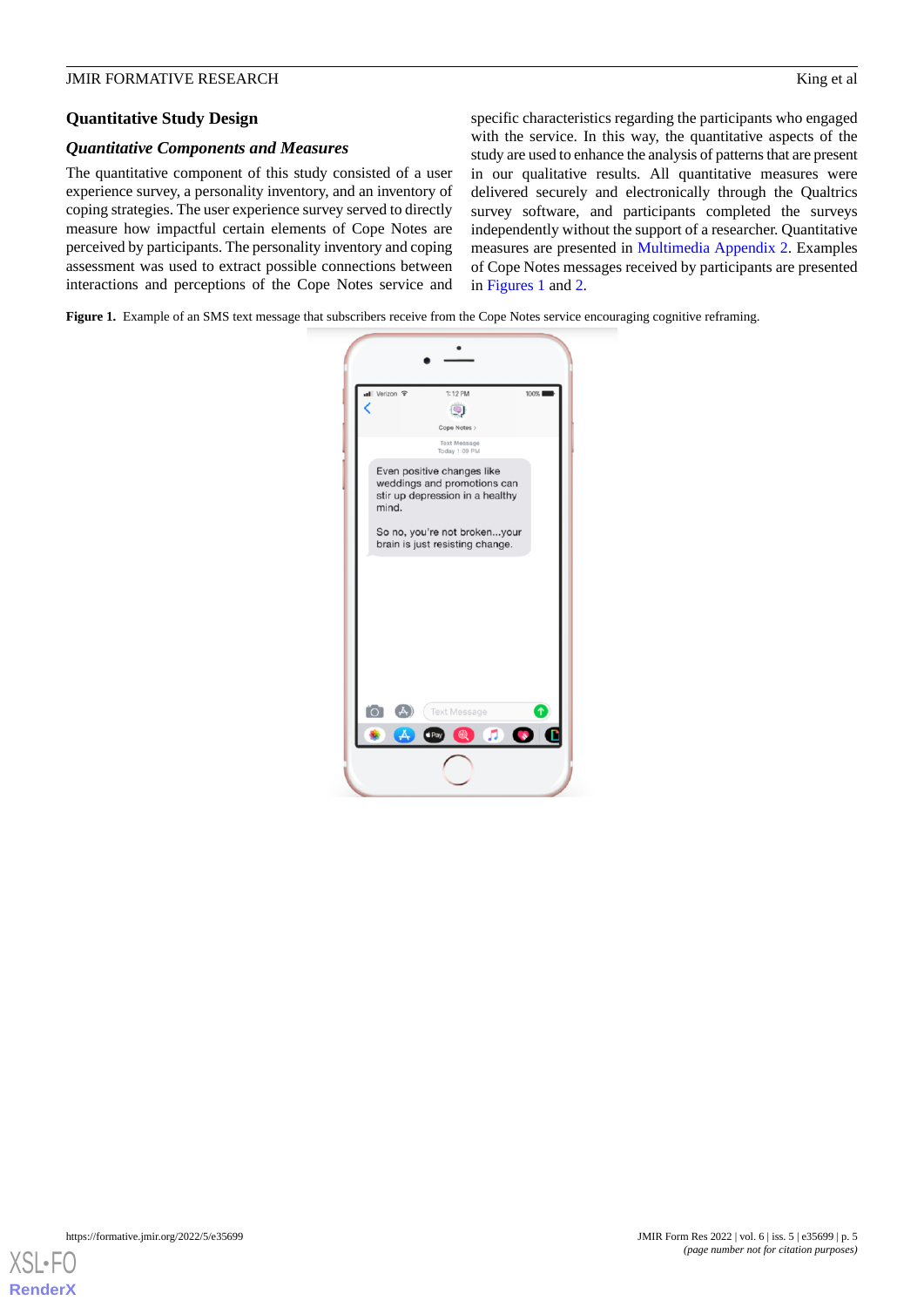<span id="page-5-0"></span>**Figure 2.** Example of an SMS text message that subscribers receive from the Cope Notes service encouraging reflection.



#### *User Experiences Survey*

The participants were asked to rate Cope Notes on several dimensions approximating the acceptability of the program, including (1) relevance to the user's own life, (2) timing of delivery, (3) how much reflection the texts elicited, (4) how much positive or negative emotion the texts elicited, (5) the user's understanding of the text's sentiment, (6) how much the texts promoted cognitive restructuring and coping, and (7) how much the texts inspired users to share the message with others. A total of 6 items were created in consultation with the chief executive officer of Cope Notes. The internal consistency of the 7 items used in this study was Cronbach  $\alpha = .874$ , demonstrating sufficient reliability [\[35](#page-15-14)]. Items on the survey were answered on a 7-point Likert scale (7=strongly agree). The participants were instructed to rate their level of agreement with a series of statements regarding the content (corresponding to the domains listed) of Cope Notes messages received over the past 30 days. An example item from this scale was, *Cope Notes messages were relevant to my life as a whole, regardless of when they were received.* This measure is available in [Multimedia Appendix 2](#page-14-20). Because of the exploratory nature of this preliminary investigation of Cope Notes acceptability, we did not use a psychometrically validated instrument to assess user experiences; however, existing research with a similar goal of assessing the acceptability of a TMI adopted a similar methodological approach [[24,](#page-15-3)[33](#page-15-12)].

#### *Personality Inventory*

Personality was measured using a short 10-item version of the Big Five personality inventory, the Big Five Inventory (BFI)-10 [[36\]](#page-15-15). This scale was evaluated against the BFI-44 and the

[XSL](http://www.w3.org/Style/XSL)•FO **[RenderX](http://www.renderx.com/)**

Neuroticism, Extraversion, and Openness to experience Personality Inventory-Revised for reliability and validity. BFI-10 scales retain significant validity and reliability, making it a reliable measure for use in this study. The BFI-10 is a shortened version of the original BFI with 44 items. The BFI-10 was created to decrease the required assessment time carried out by researchers. This measure includes 2 items for each of the 5 dimensions of the Big Five—openness, conscientiousness, extraversion, agreeableness, and neuroticism.

#### *Coping Assessment*

Coping was measured using the Brief Coping Orientation to Problems Experienced (COPE) inventory [\[37](#page-15-16)], which has also demonstrated good reliability and validity [[38\]](#page-15-17). Brief COPE is an abbreviated version of the original COPE Inventory, a questionnaire that assesses a broad range of coping strategies. Brief COPE contains 14 two-item subscales rather than the original 60-item inventory. The reduced multidimensional measures of coping in response to stressors are analyzed separately as follows: (1) self-distraction, (2) active coping, (3) denial, (4) substance use, (5) use of emotional support, (6) use of instrumental support, (7) behavioral disengagement, (8) venting, (9) positive reframing, (10) planning, (11) humor, (12) acceptance, (13) religion, and (14) self-blame [[39\]](#page-15-18).

# *Results*

# **Sample Characteristics**

Of the 14 participants, 10 (71%) identified as White, 2 (14%) identified as Middle Eastern or Arab American, 2 (14%) identified as Asian American or Asian, 1 (7%) identified as Black or African American, and 1 (7%) identified as Pacific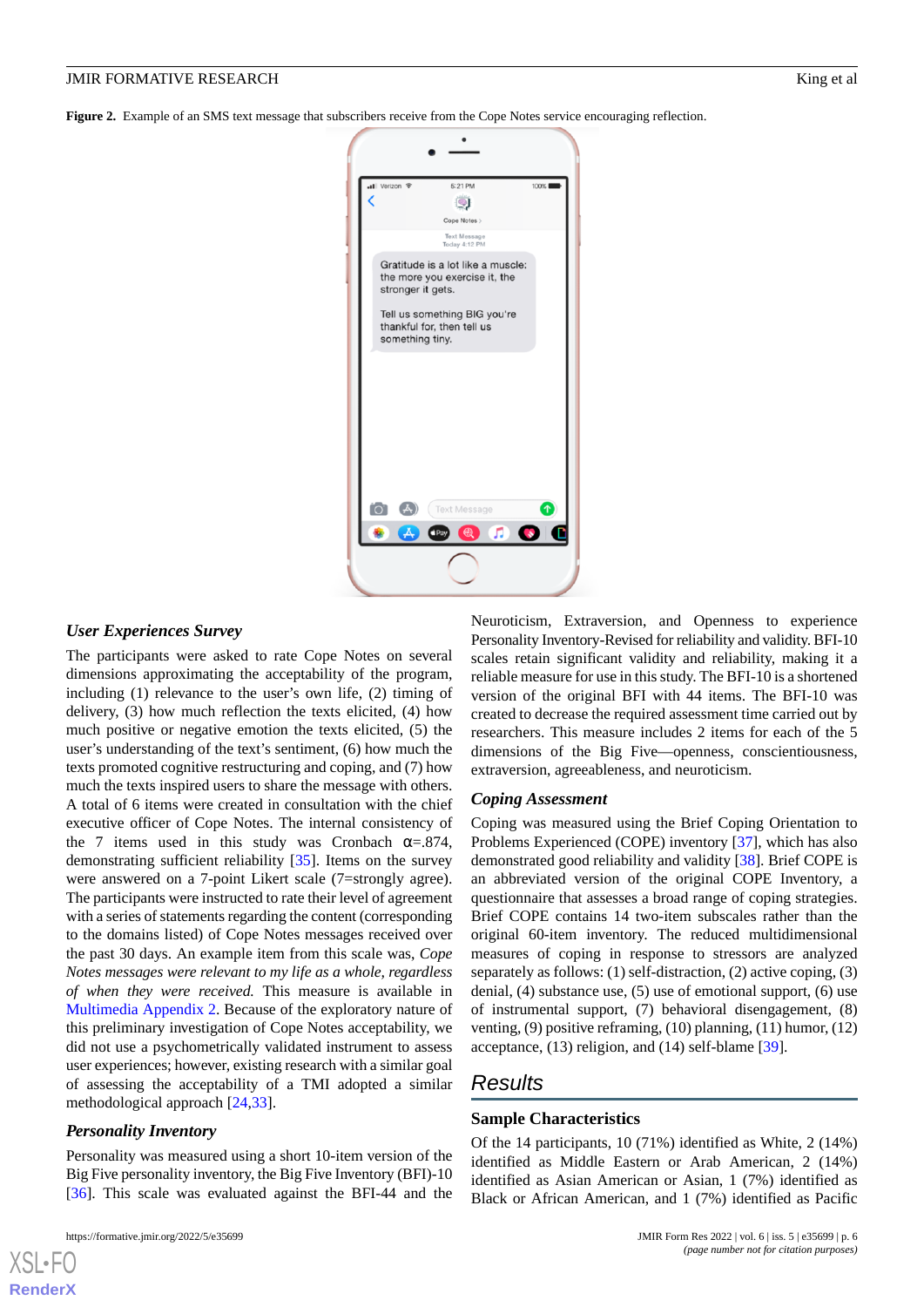Islander. Half of our sample (7/14, 50%) identified as male, and 43% (6/14) identified as female. It was noted that 71% (10/14) of the individuals had consulted a mental health professional (psychologist, psychiatrist, etc) for challenges regarding their mental well-being (eg, emotional, behavioral, and cognitive), and 64% (9/14) had a diagnosis of a mental illness. Of that 64% (9/14), participants specified being diagnosed with clinical depression, anxiety, bipolar depression, and attention deficit disorder. In all, 29% (4/14) of the participants reported not receiving a diagnosis of a mental illness. [Table 1](#page-6-0) provides an overview of the participant characteristics, which were obtained through the demographic survey. On average, participants had been active Cope Notes subscribers for 190 (SD 194) days. The minimum requirement for participation in the study was at least a 30-day subscription, whereas the earliest subscriber had a 700-day long subscription at the time of their interview. The demographic survey completed by participants is available in [Multimedia Appendix 1.](#page-13-0)

<span id="page-6-0"></span>**Table 1.** Participant characteristics collected from the demographic survey  $(N=14)$ .

| Characteristics             | Participants, n (%) |  |
|-----------------------------|---------------------|--|
| Age (years)                 |                     |  |
| 18-19                       | 1(7)                |  |
| $20 - 29$                   | 5(36)               |  |
| 30-39                       | 3(21)               |  |
| 40-49                       | 1(7)                |  |
| 50-59                       | 2(14)               |  |
| Undisclosed                 | 1(7)                |  |
| Missing                     | 1(7)                |  |
| Gender                      |                     |  |
| Female                      | 6(43)               |  |
| Male                        | 7(50)               |  |
| Missing                     | 1(7)                |  |
| Race                        |                     |  |
| African American or Black   | 1(7)                |  |
| Asian or Asian American     | 2(14)               |  |
| White                       | 10(71)              |  |
| Undisclosed                 | 1(7)                |  |
| Missing                     | 1(7)                |  |
| Diagnosis of mental illness |                     |  |
| Yes                         | 9(64)               |  |
| Anxiety                     | 0(0)                |  |
| Depression                  | 4(29)               |  |
| Anxiety and depression      | 5(36)               |  |
| $\rm No$                    | 4(29)               |  |
| Missing                     | 1(7)                |  |

# **Qualitative Findings**

# *Overview*

[XSL](http://www.w3.org/Style/XSL)•FO **[RenderX](http://www.renderx.com/)**

The qualitative interview data were analyzed by 2 independent coders (SLK and JL) using structured coding methods following a narrative analysis approach within the ATLAS.ti program [[40\]](#page-15-19). The study team derived overarching themes of interest driven by our research questions (ie, Likes or Perceived Benefits) and minor themes that emerged during the coding process (ie, customized delivery strategy). Interrater reliability,

the percentage agreement between the 2 coders (SLK and JL) calculated using Cohen  $\kappa$  in SPSS, was 61.8%, showing substantial rater agreement [[41\]](#page-15-20). [Table 2](#page-7-0) displays the 52 minor codes and how they are organized into 7 overarching themes: Likes or Perceived Benefits, Dislikes or Limitations, Suggested Changes, Stigma or Help Seeking, Perceptions of Ubiquitous Sensing, Cultural Sensitivity, and Alternative mHealth Resources (see [Multimedia Appendix 3](#page-14-21) for definitions of the 52 minor codes). Disagreements were resolved through discussion and coming to a consensus as a team.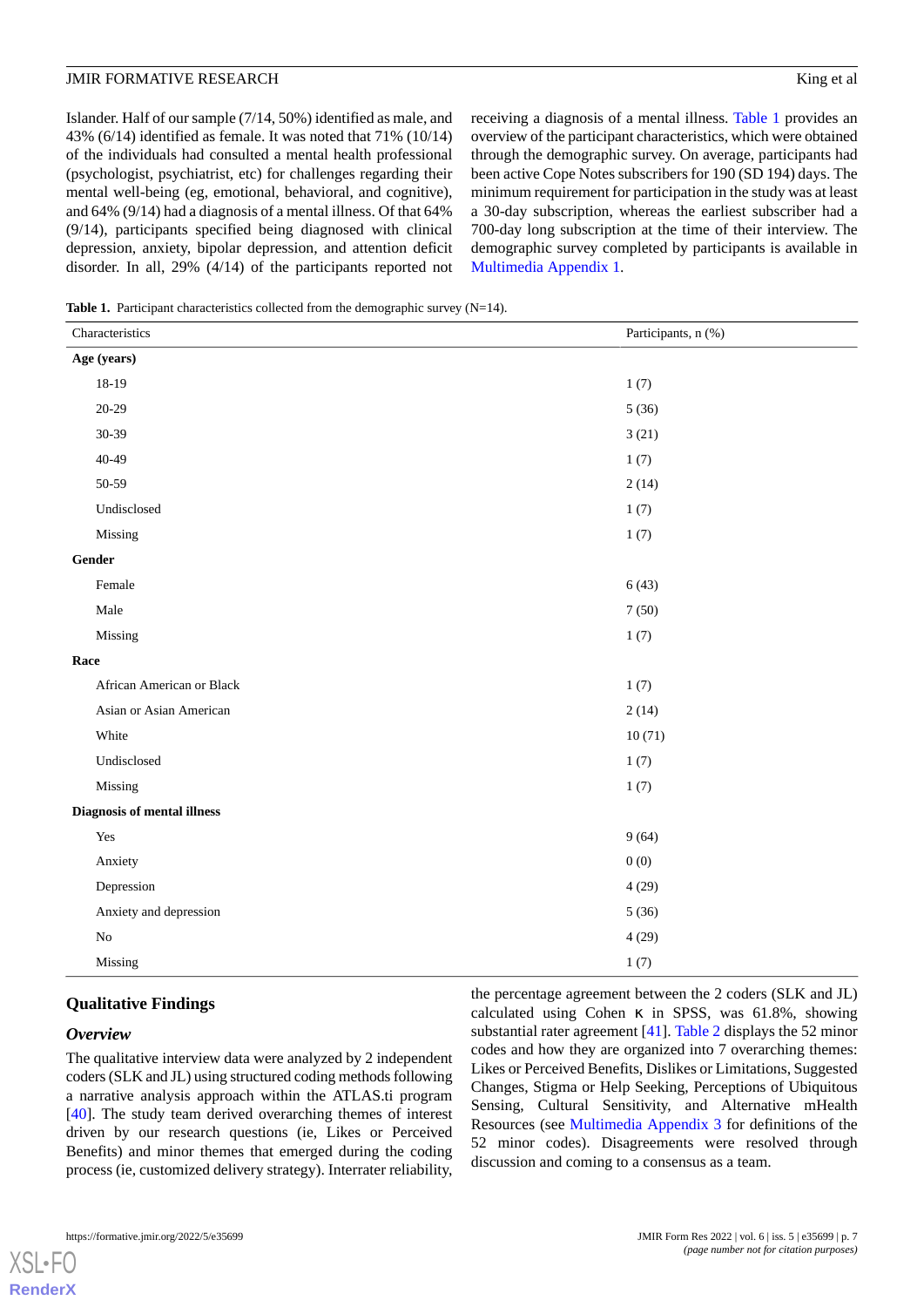<span id="page-7-0"></span>**Table 2.** Themes, code frequency, and number of participants reporting each code. Most frequent codes per theme are provided below. See [Multimedia](#page-14-21) [Appendix 3](#page-14-21) for definitions of all 52 minor codes (N=14).

| Theme and code                       | Code frequency              | Participants, n (%) |
|--------------------------------------|-----------------------------|---------------------|
| Likes or perceived benefits $\!a$    |                             |                     |
| $\,1\,$                              | 122                         | 14 (100)            |
| $\sqrt{2}$                           | 66                          | 12 (86)             |
| $\ensuremath{\mathfrak{Z}}$          | 50                          | 14 (100)            |
| $\overline{4}$                       | 24                          | 9(64)               |
| $\sqrt{5}$                           | $38\,$                      | 13 (93)             |
| 6                                    | 68                          | 14 (100)            |
| $\boldsymbol{7}$                     | 39                          | 11(79)              |
| $\,$ 8 $\,$                          | $24\,$                      | 11(79)              |
| $\boldsymbol{9}$                     | $17\,$                      | 8(57)               |
| $10\,$                               | $\overline{4}$              | 4(29)               |
| $11\,$                               | $\sqrt{2}$                  | 2(14)               |
| Dislikes or limitations <sup>b</sup> |                             |                     |
| $12\,$                               | 13                          | 5(36)               |
| 13                                   | $12\,$                      | 3(21)               |
| $14\,$                               | $23\,$                      | 5(36)               |
| $15\,$                               | $21\,$                      | 6(43)               |
| $16\,$                               | $11\,$                      | 7(50)               |
| $17\,$                               | $\overline{4}$              | 2(14)               |
| $18\,$                               | $\sqrt{2}$                  | 1(7)                |
| Suggested changes <sup>c</sup>       |                             |                     |
| 19                                   | $\boldsymbol{9}$            | 4(29)               |
| $20\,$                               | 14                          | 9(64)               |
| $21\,$                               | $25\,$                      | 4(79)               |
| $22\,$                               | $\,8\,$                     | $7\left(50\right)$  |
| $23\,$                               | $\sqrt{6}$                  | 3(29)               |
| $24\,$                               | $\,1\,$                     | 1(7)                |
| $25\,$                               | $\ensuremath{\mathfrak{Z}}$ | 3(21)               |
| Stigma or help seeking $^\mathrm{d}$ |                             |                     |
| $26\,$                               | $10\,$                      | 5(36)               |
| $27\,$                               | $11\,$                      | 6(43)               |
| $28\,$                               | 39                          | 12(86)              |
| $29\,$                               | $46\,$                      | 12 (86)             |
| $30\,$                               | $38\,$                      | 12 (86)             |
| $31\,$                               | $43\,$                      | 12 (86)             |
| $32\,$                               | $\overline{9}$              | 4(29)               |
| Alternative mHealth $^e$             |                             |                     |
| $33\,$                               | 14                          | 5(36)               |
| $34\,$                               | $\sqrt{2}$                  | 1(7)                |
| $35\,$                               | $22\,$                      | $7\left(50\right)$  |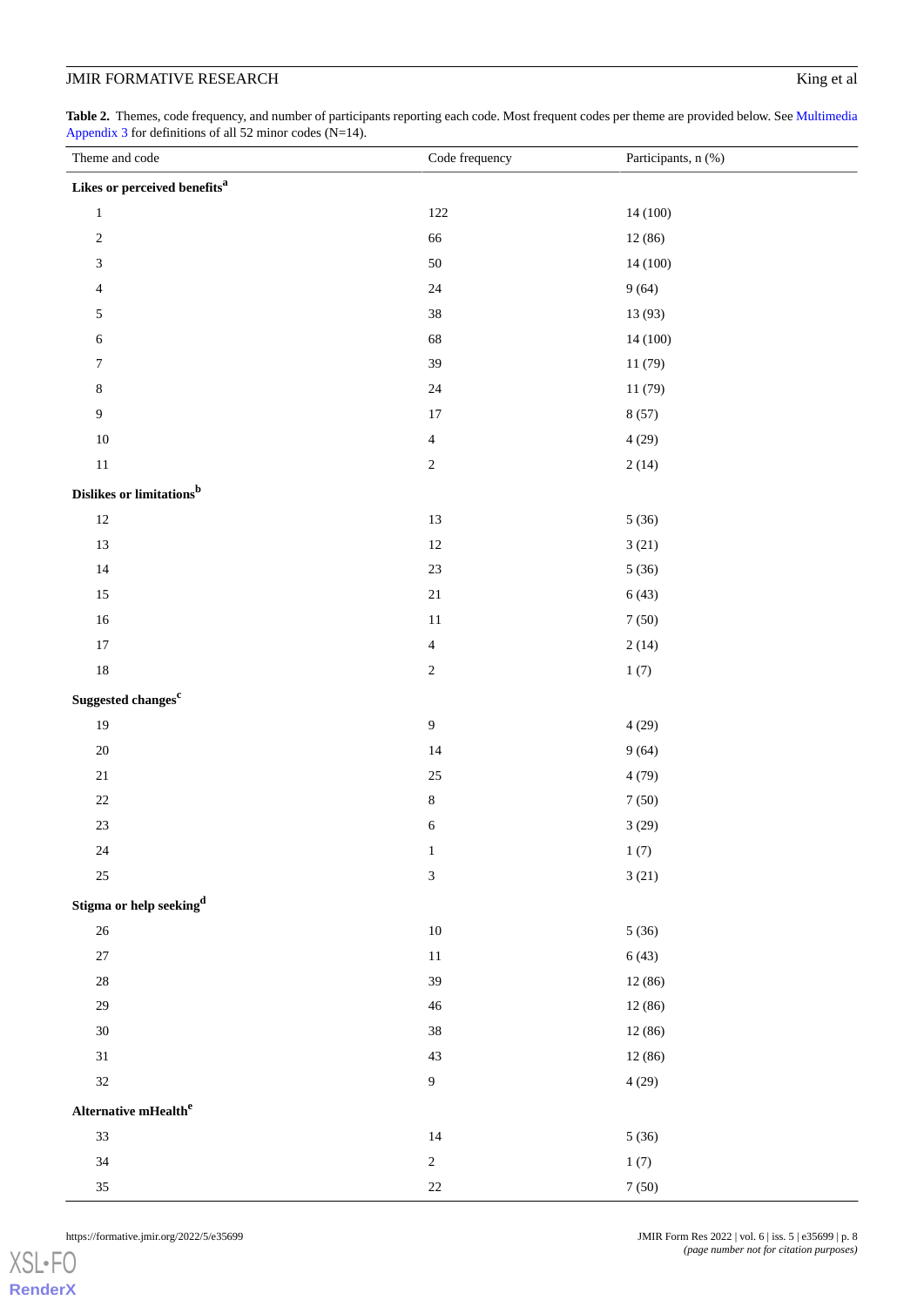| Theme and code                                 | Code frequency | Participants, n (%) |
|------------------------------------------------|----------------|---------------------|
| 36                                             | 9              | 3(21)               |
| 37                                             | $\,1\,$        | 1(7)                |
| Perceptions of ubiquitous sensing <sup>f</sup> |                |                     |
| 38                                             | 33             | 10(71)              |
| 39                                             | $18\,$         | 9(64)               |
| 40                                             | 13             | 8(57)               |
| $41\,$                                         | $11\,$         | 5(36)               |
| $42\,$                                         | $10\,$         | $7\left(50\right)$  |
| 43                                             | $\mathbf{9}$   | 6(43)               |
| $44\,$                                         | $14\,$         | 7(50)               |
| 45                                             | $16\,$         | 9(64)               |
| $46\,$                                         | $12\,$         | 6(43)               |
| $47\,$                                         | $\overline{4}$ | 2(14)               |
| 48                                             | $\,$ 8 $\,$    | 4(29)               |
| 49                                             | $\overline{3}$ | 2(14)               |
| Cultural sensitivity $\!{\rm g}$               |                |                     |
| 50                                             | $\,8\,$        | 6(43)               |
| $51\,$                                         | 11             | 9(64)               |
| 52                                             | $\sqrt{3}$     | 2(14)               |

<sup>a</sup>Most frequent code: positive impact.

b<sub>Most frequent code: lack of impact.</sub>

<sup>c</sup>Most frequent code: customized message content.

<sup>d</sup>Most frequent code: stigma reduction.

<sup>e</sup>Most frequent code: other mHealth or therapy.

<sup>f</sup>Most frequent code: positive reaction.

<sup>g</sup>Most frequent code: neutral cultural impact.

# *Theme 1: Likes or Perceived Benefits*

When asked about Cope Notes, users generally found Cope Notes to be helpful and supportive:

*Cope Notes to me is exactly like somebody saying "hello" to somebody. "How are you doing?"* [Participant 6]

*Cope Notes would come in and really help me focus on what I could control, and what I couldn't, and what was important.* [Participant 7]

All participants voiced a preference for convenience, including passive, low effort, and low time commitment resources that were simple to use:

*I think it's a quick tool and it doesn't really take that much effort. That's what I like about it.* [Participant 3]

*...text messages, which is about as easy as it gets.* [Participant 1]

Of the 14 users, 12 (86%) noted that Cope Notes encouraged positive reframing of their mental wellness, and 13 (93%) stated that they liked the random message timing:

[XSL](http://www.w3.org/Style/XSL)•FO **[RenderX](http://www.renderx.com/)**

*I like that it comes at different times of day...[the messages] have been helpful to me, good reminders.* [Participant 9]

*It's just a nice little way to recenter my thoughts in the middle of the day...I like that they come in randomly, not at the same time every day.* [Participant 7]

All users (14/14, 100%) said that they liked the variety of topics, as well as the subject depth, that Cope Notes delivered to them. Some users (4/14, 29%) felt the messages even triggered awareness, self-reflection, and mindfulness when it came to their everyday interactions:

*Cope Notes is great because it gives you something to think about and to reflect on.* [Participant 3]

# *Theme 2: Dislikes or Limitations*

A common dislike was the invariance of message length:

*...message length was always...standardized.* [Participant 1]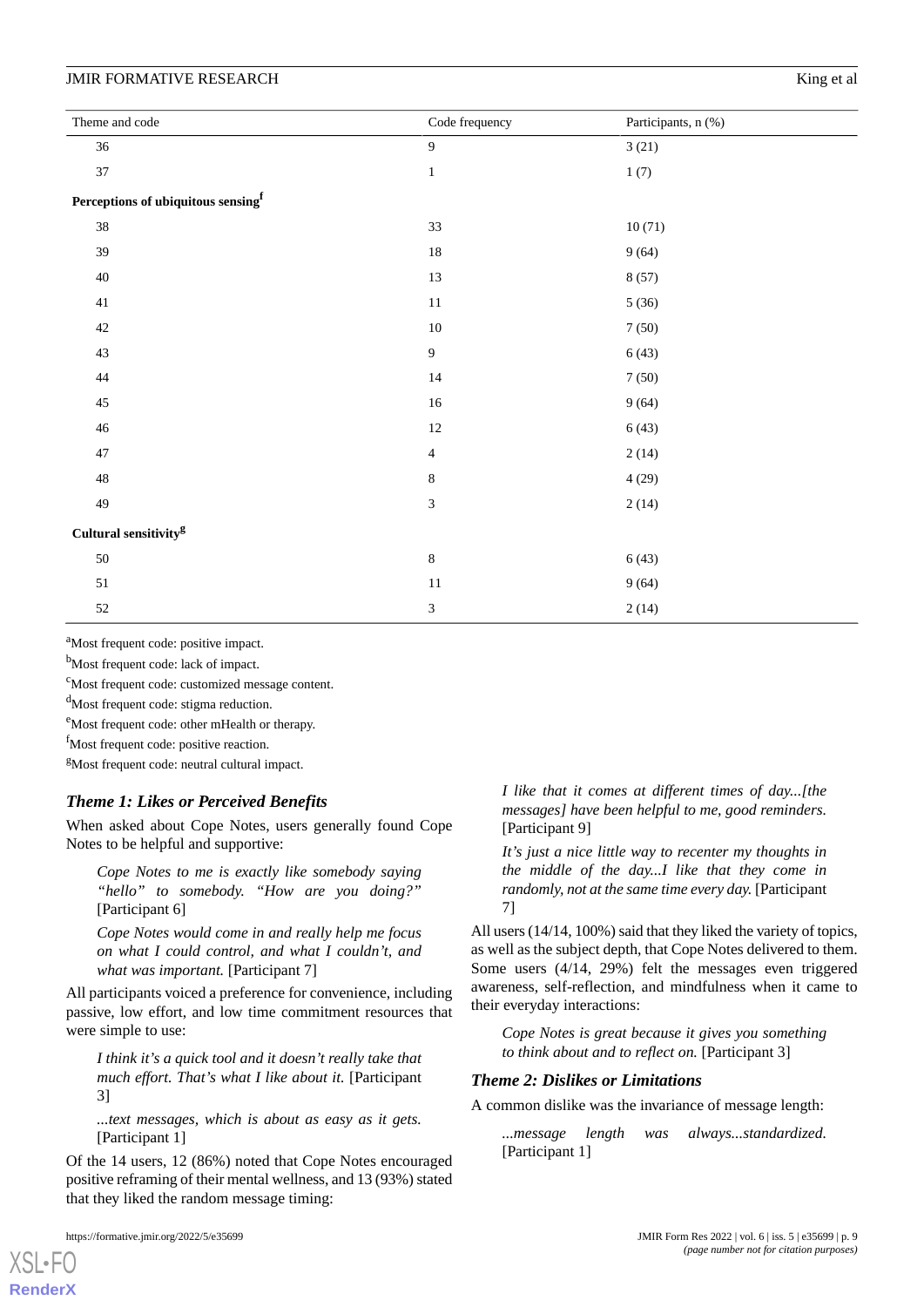#### JMIR FORMATIVE RESEARCH **King et al.** Solution of the set al. All the set al. All the set al. All the set al. All the set al. All the set al. All the set al. All the set al. All the set al. All the set al. All the set al.

Of the 14 users, 6 (43%) found that the tone of some of the texts seemed more off-putting rather than encouraging, and in some cases, not sufficiently engaging:

*Some [text messages] are instructional which to me felt kind of weird.* [Participant 2]

*It was just quotes. I saw other people got more interactive [messages].* [Participant 4]

In all, 50% (7/14) of the participants also noted that the timing of some messages came too late or too early in the day to be viewed as helpful:

*It would come so late that I was already asleep.* [Participant 4]

In total, 14% (2/14) of participants also stated that Cope Notes was "too expensive" as follows:

*I'm not sure I would pay \$10 a month for it...when life was crazy, I would pay a little bit more.* [Participant 3]

In addition, a user experienced multiple text threads instead of a consistent conversation thread of daily messages and found that to be cumbersome:

*For me it was always from a different number, so my inbox was [a] whole bunch of Cope Notes.* [Participant 4]

# *Theme 3: Suggested Changes*

The most common suggested change, recommended by 64% (9/14) of users, was to include more interactive media, such as inspirational wallpapers or images:

*I'm more of a visual person...that would kind of enrich the experience.* [Participant 2]

Users also suggested variability in the length of text messages to make it less robotic. Similarly, another popular suggestion made by 29% (4/14) of participants was the ability for a user to choose the time frame of delivery, as well as the type of content received on a day-to-day basis:

*I prefer to be able to set it at a time that I feel like I need it most...I'm like, okay, it's 4:15 [and] I haven't received my message yet. But I know that it is coming somewhere along in the afternoon.* [Participant 8]

A user suggested the ability to bookmark text messages that they wanted to remember, whereas 50% (7/14) of the users requested an increase in 2-way interactions:

*Ooh [if] you can favorite things...have a favorite quote to come back [to].* [Participant 3]

*[I'd prefer] a personalized [response] for sure, if it was automated, I probably wouldn't respond.* [Participant 11]

# *Theme 4: Stigma or Help Seeking*

Although the consensus reported by 86% (12/14) of users was that Cope Notes could assist in stigma reduction, participants raised 2 alternative opinions worth noting. First, some (5/14, 36%) participants stated that upfront knowledge of the Cope Notes founder's lived experience with mental illness could deter those who are label avoidant. Label avoidance occurs when someone avoids people or places that might prime a stigmatizing label such as mental illness. In other words, people may shy away from receiving mental health services (continuing or initiated services) due to fears of being associated with the negative stigma surrounding mental illness. As such, using the founder's public background of lived experience as a selling point of this service may discourage others from using Cope Notes to avoid stigma.

Second, 86% (12/14) of participants acknowledged that Cope Notes assisted them with reflecting on shared previous experiences and perceptions of stigma that they could tie to preferred styles of peer support:

*[Cope Notes] doesn't allow the opportunity for stigma to kind of present itself, because it's applicable across the board.* [Participant 7]

*I think it's really totally helping people remove the stigma of mental health issues. It's normalizing that most of the population have issues with mental illness.* [Participant 12]

Participants also stated that Cope Notes may encourage some users to find more professional forms of mental health treatment, although some were not sure which of their peers would intentionally seek professional mental health services:

*I could see people picking something more light, like Cope Notes, before trying...medical attention type coping mechanisms.* [Participant 2]

*I don't trust counselors...[Cope Notes] is kind of like a nice little...a form of counseling.* [Participant 1]

# *Theme 5: Perceptions of Ubiquitous Sensing*

We asked participants to consider the use of a companion app as a complement to the traditional Cope Notes SMS text message service. The app's functionality, that of which reflects a ubiquitous sensing-like paradigm, was explained to participants in plain language as follows. The app would use the embedded sensors (participants were also provided with this information during their interview; [Textbox 2\)](#page-10-0) in the user's smartphone to gather information about the user's surroundings and how the user interacts with their device. These data would then be used as input to a machine learning algorithm trained to identify distinct patterns in the user's behavior to predict instances where the user might be upset, stressed, or expressing otherwise concerning behavior. Such an app would run in the background on the user's smartphone, and based on the prediction from the algorithm, trigger an SMS text message intervention to be sent to the user, providing timely support when users need it the most.

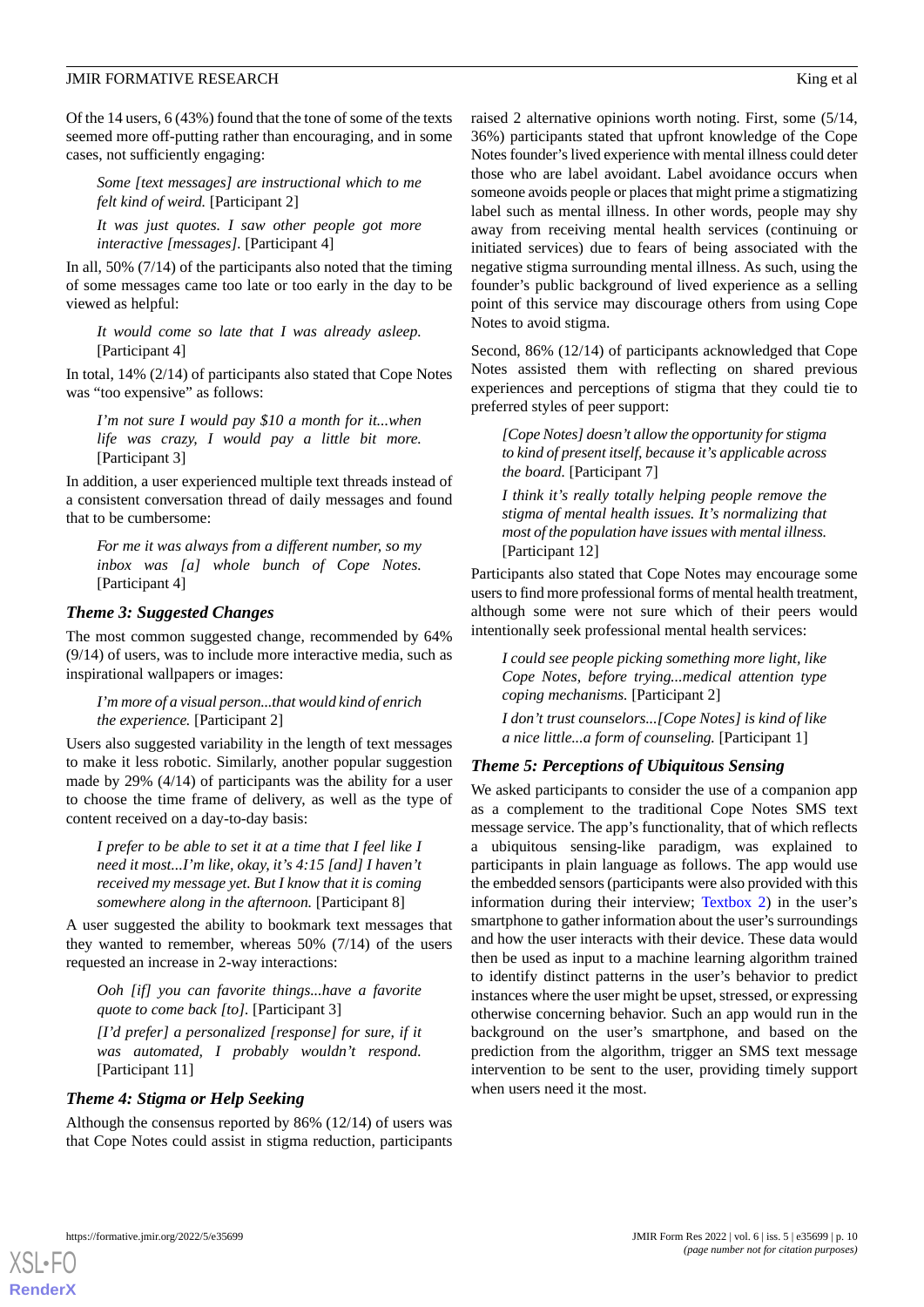<span id="page-10-0"></span>**Textbox 2.** Sensor descriptions presented to users accompanying the interview questions on a Cope Notes companion app.

#### **Sensor descriptions**

- Your smartphone's hardware consists of a variety of sensors that can gather information from your environment.
- These sensors work together in a continuous and transparent fashion to process that information into something meaningful for you.
- For example, if you use an app for tracking your daily runs, the accelerometer sensor is used for tracking that movement. Researchers have been studying sensor data for many reasons; one of these reasons is to predict abnormal activity (eg, you skipped one of your morning runs), which may correlate with certain moods such as stress or anxiety. The items below are some examples of sensor data that might be collected to predict your stress and anxiety level.
- What are your reactions to these items and this form of data collection?
- Calling and text messaging activity can include data such as the partial phone number of the receiver, time of the call, and length of the call. Research has shown that call and text messaging patterns may be associated with anxiety.
- The screen's status (ie, on or off) and the light sensor (which measures the light source around you) can be used to approximate your sleeping patterns, a known indicator of stress.
- When surrounded by other devices, your smartphone may be able to detect them via Bluetooth technology. Thus, the number of devices detected by your smartphone may provide an approximation of your social context.
- GPS and Wi-Fi sensor information are excellent for approximating location. Studies have shown that location patterns provide valuable insight regarding mood.
- The accelerometer and gyroscope sensors detect speed and rotation and are thus commonly used for recognizing physical activities. When unusual, your activities may be an indication of a potential problem.
- The microphone's gathering of sound information can be processed at a high level for recognizing various sound sources, like wind or motorized transport, to be used for approximating your environment.
- Similar to call logs, app logs track your use of mobile apps and other statistics such as when an app is installed or opened. This information can provide insight into your interests and overall use of the device.

Most participants were neutral (8/14, 57%) or responded positively (10/14, 71%) to the idea of the app providing more timely interventions according to need:

*If someone's stressed out, I think a great thing is to have someone to just give them...[a] nugget of wisdom.* [Participant 1]

*I think that would just be a great enhancement, as a resource!* [Participant 8]

In all, 50% (7/14) of the users were concerned that other users may be concerned about privacy, whereas 64% (9/14) of participants had concerns about the collection of data themselves:

*It's a little big brother-y, I think is what people think.* [Participant 7]

*I think this also might be perceived by a lot of people as an intrusion of their privacy.* [Participant 10]

Many participants (6/14, 43%) mentioned specific sensors that they had a negative reaction to (ie, call logs and microphone). As a remedy, participants suggested allowing users to select which sensors the app could access:

*Let people pick which data to allow the app to use.* [Participant 2]

Meanwhile, only 14% (2/14) of participants were opposed to using the sensors owing to their personal privacy concerns:

*I actually would not be interested in that...Yeah, it's a privacy issue.* [Participant 13]

*I definitely struggle with like the microphone gathering information, listening...I don't think I'd*

[XSL](http://www.w3.org/Style/XSL)•FO **[RenderX](http://www.renderx.com/)**

*leave that up to my phone, my phone data to gauge [my behavioral patterns].* [Participant 14]

Furthermore, 43% (6/14) of participants were unsure of the abilities of the app or underlying machine learning algorithm to predict times when a user may be stressed or needs support:

*It'd be interesting to see how well it worked and how accurate it was.* [Participant 9]

#### *Theme 6: Cultural Sensitivity*

When asked about cultural sensitivity, participants responded in a generally neutral  $(9/14, 64%)$  to positive  $(6/14, 43%)$ manner:

*I haven't ever come across anything that seemed like it was directed or misdirected.* [Participant 7]

Participants did note that most statements made in the messages received referenced Western culture related references:

*References to a famous person...someone in another country may not [know them].* [Participant 1]

#### *Theme 7: Alternative mHealth Resources*

Another theme that was recognized was the comparison of Cope Notes to other mobile mental wellness resources. In all, 36% (5/14) of participants compared this text message program to the meditation mobile app Headspace or the gratitude journal mobile app Three Good Things:

*Three Good Things is very unique and individual, right? And it's also very active, so you...unlike Cope Notes, you can't ignore it, it requires you to put in*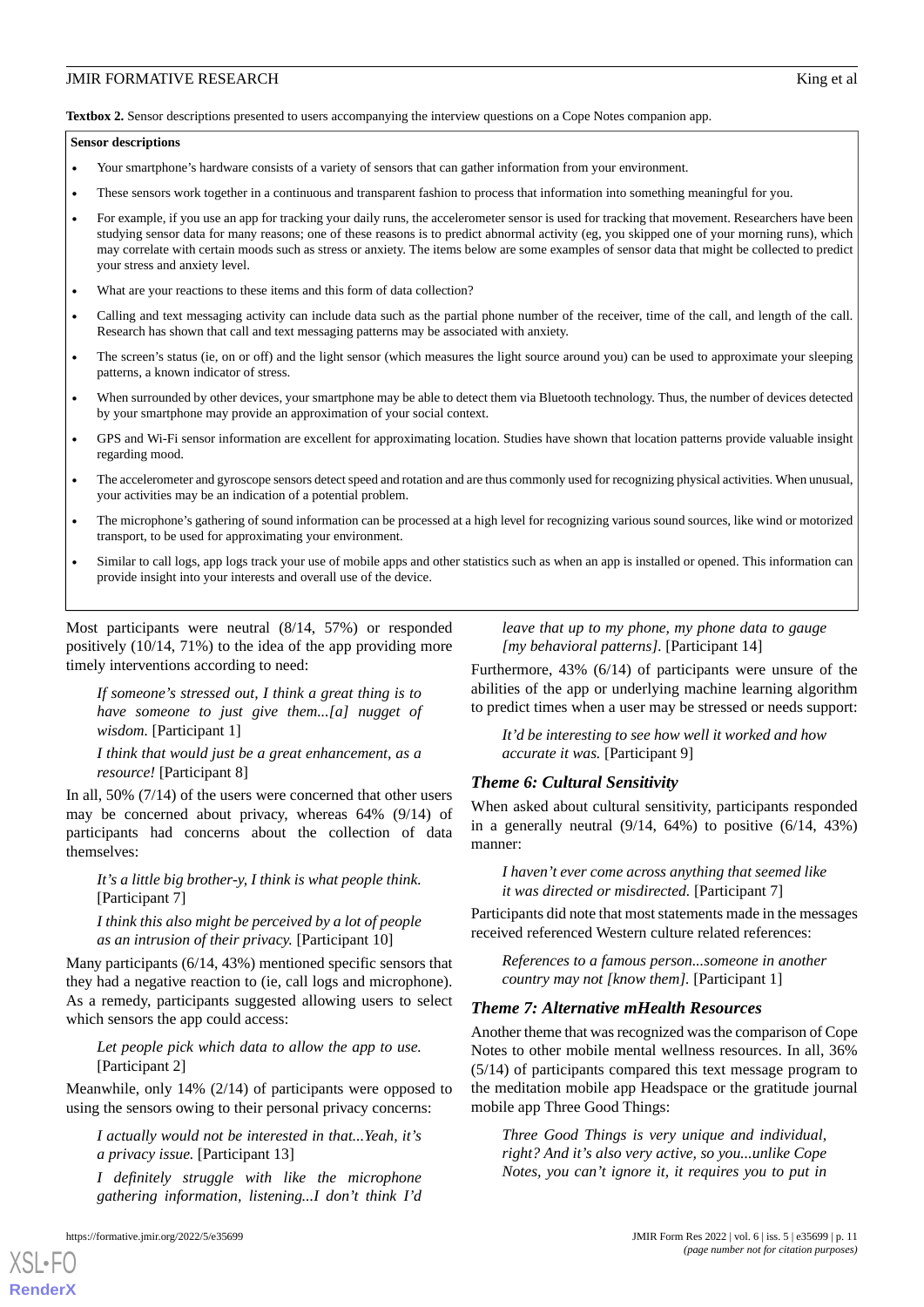# *something, it's not just a message that comes and you read it.* [Participant 10]

A participant also compared it to Autonomous Sensory Meridian Response videos, which are web-based videos that include sensation inducing audio triggers. Cope Notes was also compared with Early Alert, a text message mental wellness check program designed for professional health students. However, users distinguished that these programs were for specific parts of mental health whereas Cope Notes was more encompassing:

*I think it's easier. In general, to get to more people with Cope Notes than you can with Not A Therapist.* [Participant 15]

# **Quantitative Findings**

We conducted exploratory analyses using descriptive statistics and correlations. Specifically, the quantitative survey data were analyzed through descriptive statistics using SPSS. We were interested in the mean user ratings of Cope Notes' acceptability as well as how personality and coping strategies might relate to user ratings. [Table 3](#page-11-0) provides the means and SDs of participant ratings of Cope Notes acceptability along 10 dimensions. The sample size for each item varies as participants were given the option to respond that the question was not applicable. In addition, not all participants completed the quantitative survey. Responses to the survey were obtained from 12 of the 14 (86%) participants who provided qualitative interviews. Higher scores (scores could range from 0=not applicable to 7=strongly agree) represent more agreement with each of the acceptability items.

<span id="page-11-0"></span>

|  |  |  |  | <b>Table 3.</b> Means and SDs of acceptability rating items of the Cope Notes service $(N=14)$ . |  |
|--|--|--|--|--------------------------------------------------------------------------------------------------|--|
|--|--|--|--|--------------------------------------------------------------------------------------------------|--|

| Acceptability rating items                                                                         | $n$ (%)        | Mean $(SD)$ |
|----------------------------------------------------------------------------------------------------|----------------|-------------|
| 1. Cope Notes messages were relevant to my life as a whole, regardless of when they were received. | 12             | 6.25(1.06)  |
| 2. Cope Notes messages came at a relevant time in my life.                                         | 12             | 6.08(1.38)  |
| 3. Cope Notes messages were not relevant to my life at all.                                        | 5              | 2.20(0.45)  |
| 4. I think of Cope Notes messages often, and remembering them helps me face new situations.        | 11             | 5.73(1.42)  |
| 5. Cope Notes messages provoked a positive feeling.                                                | 12             | 6.08(0.90)  |
| 6. Cope Notes messages provoked a negative feeling.                                                | $\overline{4}$ | 2.00(0.00)  |
| 7. I fully understood the sentiment behind Cope Notes messages.                                    | 12             | 6.08(1.16)  |
| 8. Cope Note messages helped me view myself or my situation differently.                           | 12             | 6.08(1.08)  |
| 9. Cope Notes messages helped me deal with or relieve pressure or stress.                          | 12             | 6.00(1.47)  |
| 10. I have shared Cope Notes messages with others or posted them on a social networking site.      | 10             | 6.00(1.25)  |

Exploratory analyses of the relationship between acceptability ratings and personality factors as measured by the BFI-10 revealed several significant correlations. Spearman correlations indicated a statistically significant positive relationship between seeing oneself as someone who is generally trusting and acceptability items 4 ( $r_{s(9)=}$ 0.71, *P*=.01), 5 ( $r_{s(10)}$ =0.75, *P*=.005), 7 ( $r_{s(10)}$ =0.82, *P*=.001), and 10 ( $r_{s(8)}$ =0.71, *P*=.02). There was also a significant positive correlation between perceptions of oneself as someone who does a thorough job and acceptability item 8  $(r<sub>s(10)</sub>=0.80, P=.01)$ .

Examining relationships between Brief COPE items and acceptability ratings revealed a statistically significant negative correlation between receiving emotional support from others and acceptability item 1 ( $r_{s(8)}$ =–0.80, *P*=.006) and 9 ( $r_{s(8)}$ =–0.79, *P*=.006). The active coping strategy of taking action to make things better was significantly positively related to acceptability item 8 ( $r_{s(8)}$ =0.72, *P*=.02). Endorsement of the coping strategy of saying things to let one's unpleasant feelings escape was significantly negatively related to acceptability item 5 (*r*s(8)=−0.66, *P*=.04) and 7 (*r*s(8)=−0.70, *P*=.03). Participants who strongly endorsed the coping strategy of doing something to think less about their problems (eg, going to movies, watching television, reading, daydreaming, sleeping, or shopping) were significantly less likely to strongly endorse acceptability items

[XSL](http://www.w3.org/Style/XSL)•FO **[RenderX](http://www.renderx.com/)**

5 (*r*s(8)=−0.74, *P*=.01) and 7 (*r*s(8)=−0.75, *P*=.01). Participants strongly endorsing coping by accepting the reality that an event has happened also strongly endorsed acceptability items 5 (*r*s(8)=0.69, *P*=.03), 7 (*r*s(8)=0.86, *P*=.001), 9 (*r*s(8)=0.67, *P*=.03), and 10  $(r<sub>s(6)</sub>=0.84, P=.009)$ . Finally, endorsement of using the coping strategy of expressing negative feelings was significantly positively related to acceptability item 8 ( $r_{s(8)}$ =0.67, *P*=.03).

# *Discussion*

# **Principal Findings**

In general, Cope Notes users found Cope Notes to be helpful and supportive. Specifically, users spoke about Cope Notes functioning to help them refocus on aspects of their lives over which they had control. Users liked that Cope Notes is a low-effort tool and that it is easy to use and saw Cope Notes helpful for managing stigma and normalizing mental illness. Users also framed Cope Notes as a low-intensity intervention [[42\]](#page-15-21) that may lead to seeking professional mental health care later. Users reported that Cope Notes helped with reframing their mental wellness and liked the random timing of the messages. These positive reactions to Cope Notes are confirmed by the high levels of acceptability endorsed through the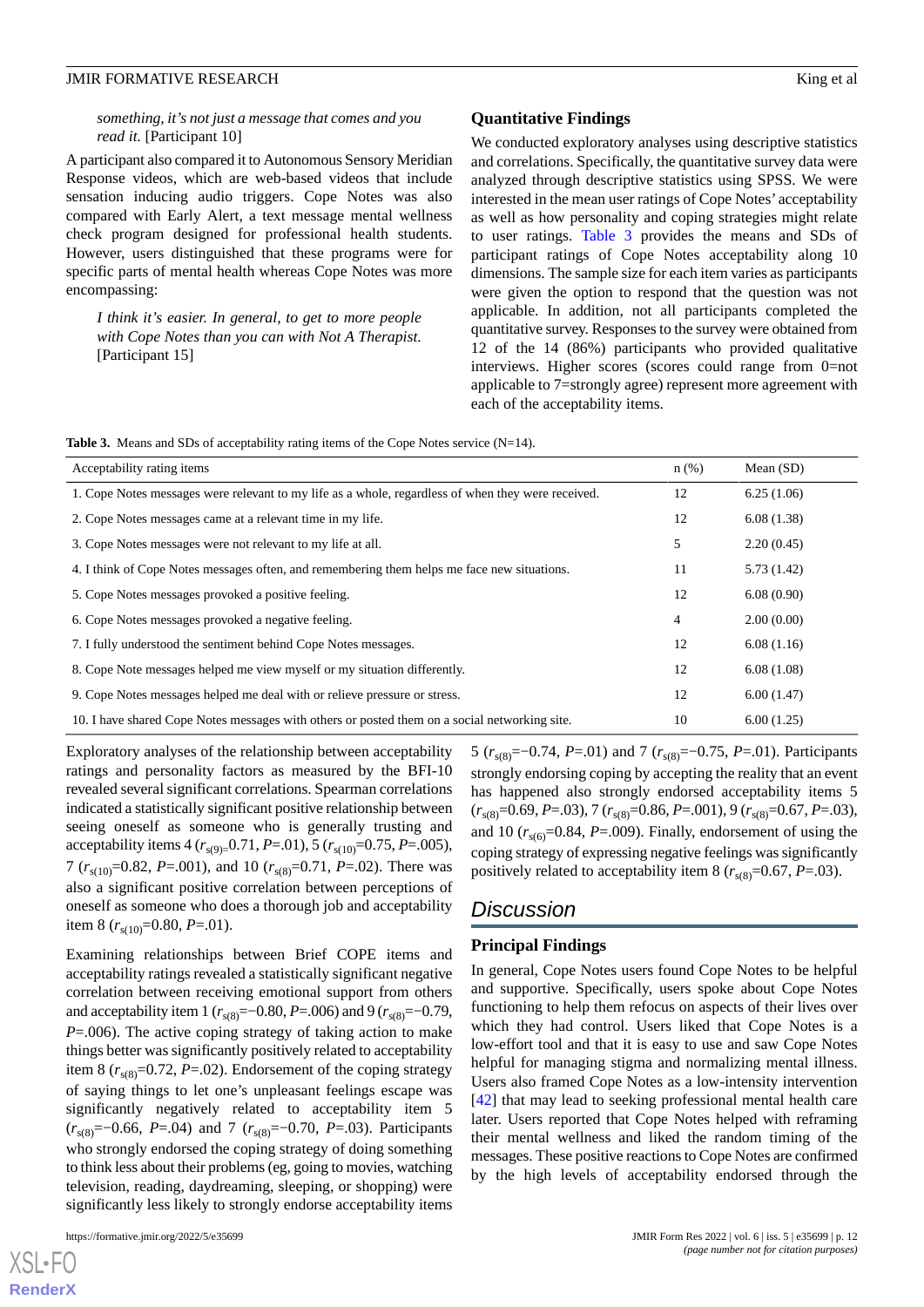quantitative survey asking users to rate the messages on the 10 dimensions of acceptability.

On the other hand, Cope Notes users disliked the standard message length and occasionally disliked the tone of a text message. Some (3/14, 21%) users did not like the early morning or late-night delivery of a text. Some (2/14, 14%) participants also felt that the subscription cost was too high. Changes suggested by users included requests for more media-based and engaging texts, an option to select the time of message delivery, and a more personalized experience. Users generally had a positive or neutral response to the use of ubiquitous sensing, which might aid in bringing about such changes. No specific concerns were expressed about the cultural sensitivity of Cope Notes, though it was noted that Cope Notes seems to be targeted toward Western cultures. We also found that users compared Cope Notes to other mHealth interventions; however, they viewed Cope Notes as targeting mental health more broadly than other products. The goal of our qualitative inquiry was not to generalize these findings but instead to gain understanding of the experiences of users of this SMS text messaging mHealth self-management resource.

There were several personality traits that were significantly related to the acceptability ratings of Cope Notes. Seeing oneself as generally trusting and acceptable was positively related to remembering the Cope Notes messages and using them to face new situations, positive feelings provoked by the Cope Notes texts, fully understanding the sentiment behind the texts, and sharing the Cope Notes messages with others or on social media sites. These relationships seem to reflect the notion that those who trust others may be more likely to place trust in the content of the texts, thereby experiencing a positive reaction to the texts and a desire to share them with others [[43,](#page-15-22)[44](#page-15-23)]. Perceptions of oneself as doing a thorough job was positively related to responding that the Cope Notes texts helped the user to view themselves and their situation differently. This too seems reasonable as those who may have thoroughness as a personality trait may be more likely to process and use the information contained in the text messages [\[45](#page-15-24)]. These findings regarding personality provide insight into the types of users who may be more likely to find Cope Notes, or similar SMS text messaging–based interventions, as an acceptable tool for coping, and may also inform the modification of the intervention to appeal to a broader range of personality types.

The coping strategy of receiving emotional support from others, as measured by the Brief COPE, was negatively related to viewing Cope Notes messages as relevant to one's life and using the messages to help deal with pressure or stress. This may suggest that Cope Notes would be most acceptable to those who lack emotional support from others in their immediate environment. Coping styles of taking action to make things better was positively related to using the messages to help change one's views of themselves or their situation. This was a logical finding as both are active forms of coping, also referred to in the existing literature as problem focused coping [[46\]](#page-15-25). There was a negative relationship between endorsing positive feelings provoked by Cope Notes and fully understanding the sentiment of the text and the coping strategy of saying things to let one's negative feelings escape. Perhaps those users who

[XSL](http://www.w3.org/Style/XSL)•FO **[RenderX](http://www.renderx.com/)** vent more are less likely to experience a positive response to a nonverbal text message and therefore may be less likely to exert effort to understand the message. Those participants who endorsed the coping strategy of doing things to distract themselves from their problems were also less likely to experience positive feelings from Cope Notes messages or understand the message's sentiment. This finding might reflect the idea that the passive receipt of a text is less likely to emotionally impact those who prefer such active coping strategies and therefore less likely to inspire an effort to understand message content. Participants who endorsed coping by accepting the reality of an event also endorsed positive feelings evoked by Cope Notes, understood message sentiment, used Cope Notes to relieve pressure or stress, and shared the messages with others. Many of the Cope Notes texts are rooted in positive psychology strategies such as mindfulness and acceptance and therefore users who tend to cope in this way may be particularly likely to have a positive experience with Cope Notes. Taken together, these findings may inform targeting of the Cope Notes customer segment as well as modifications of the Cope Notes intervention or content of texts to respond to a broader range of coping styles. Despite the scarcity of similar investigations to compare findings, in summary, we found that those with active coping tendencies, or those who are more likely to receive outside emotional support are less likely to feel positively impacted by Cope Notes. However, participants who are more likely to cope through nonverbal approaches are more likely to embrace Cope Notes. We continuously received feedback from participants who were more concerned about internet safety and privacy regarding the possibility of a companion app from a group think perspective. Individually, participants were not as concerned about privacy and security as they believed other possible users to be.

#### **Comparison With Previous Work**

Text4Mood is a similar SMS text messaging–based program that sends supportive texts each day to users located in North America who text the word *mood* to a specific number. This program is designated for those who are currently on a wait list to receive services or have *difficulty accessing service due to geographic barriers* [[24\]](#page-15-3). Text4Mood can also provide psychological support for those currently enrolled in individual or group counseling. For US \$5.40, users can access this service for 6 months at no additional charge.

Text4Mood differs from Cope Notes as it is marketed for users who are in the process of receiving treatment directly from a provider, whereas Cope Notes does not require users to pursue direct care. The geographic boundaries and price points also differ; Text4Mood is only available to users in North America, whereas Cope Notes does not have any geographic limitations and the subscription ranges from US \$6.99 to US \$9.99 per month (depending on the type of subscription purchased). Users of Cope Notes and Text4Mood both reported positive benefits to their overall mental well-being after extended use of both services.

Cope Notes is also similar to EMIs, as previously referenced in the Introduction section. Heron and Smyth [\[30](#page-15-9)] identified 27 EMIs for different health conditions, 6 of which focused on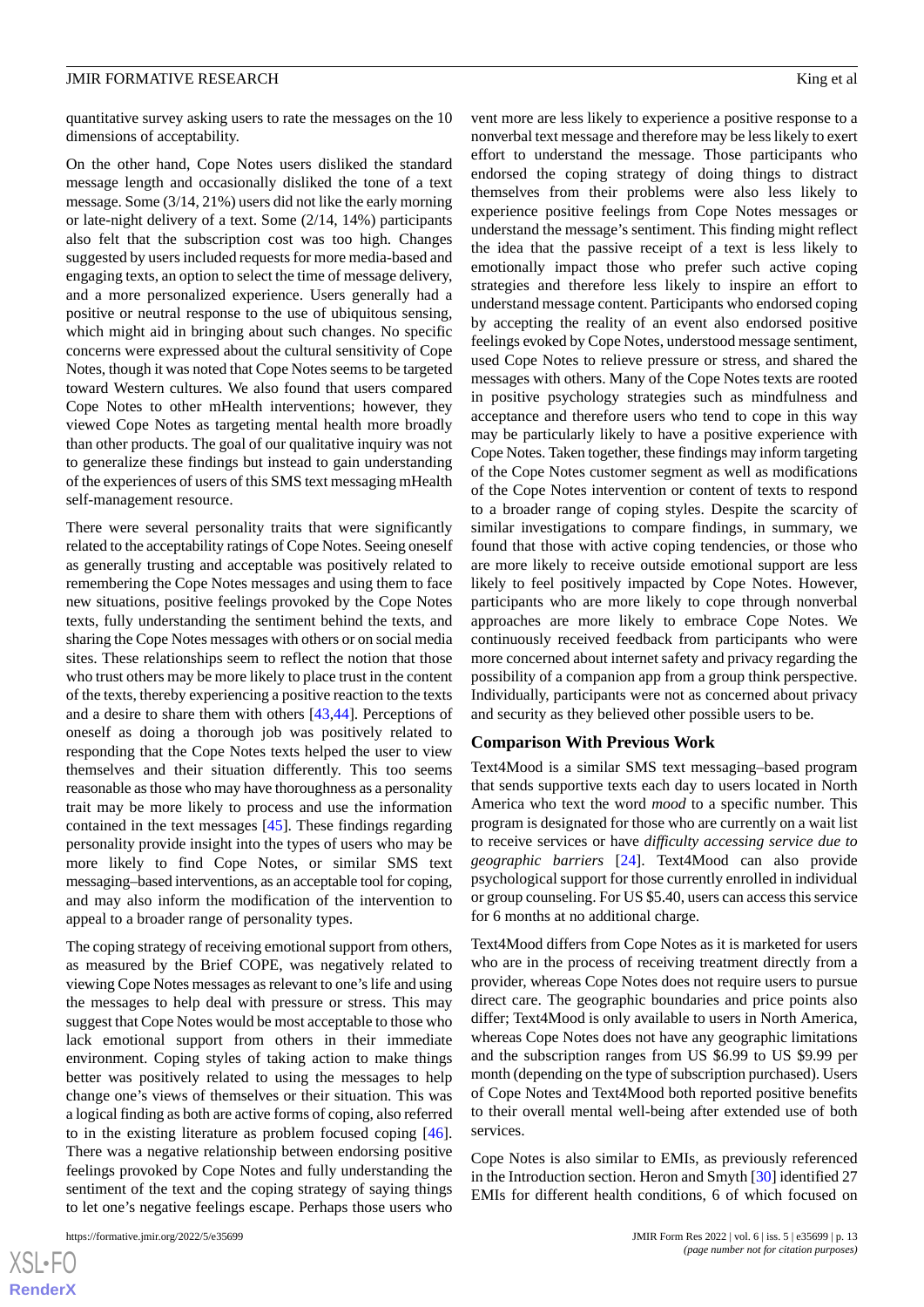addressing symptoms of anxiety. None of these interventions, including the 6, used SMS text messaging [\[30](#page-15-9)]. A more recent meta-analysis of EMI interventions meant to augment mental health and positive psychological well-being, which included some SMS text messaging–based interventions, found that EMIs were effective (medium effect sizes) for improving anxiety, depression, perceived stress, acceptance, relaxation, and quality of life [\[47](#page-16-0)]. However, none of the illness self-management SMS text messaging–based EMIs reviewed in the literature to date attempt to integrate cognitive restructuring, positive psychology, and stigma reduction messaging, and none involve a component of peer support, making Cope Notes an innovative addition to the existing menu of available EMIs for mental illness and its evaluation concerning effectiveness and acceptability, a novel and timely addition to research literature in mHealth.

# **Limitations**

The small sample size for our quantitative survey limits our ability to gain an understanding of the relationship between personality and coping styles and the acceptability of the Cope Notes program on a broader scale. Despite our efforts to recruit a large, heterogenous sample, ultimately our relationship with the USF MCOM for recruitment yielded a significant portion of research participants, which could have implications regarding the generalizability of this work. However, we also aimed to reach a more representative population of the Cope Notes users via an SMS text message blast sent to subscribers. It is also possible that the demographic information present in our sample is largely representative of Cope Notes subscribers. Regarding the sample size, we continued to recruit participants until we noticed a clear pattern of qualitative data providing repetitious information. After reviewing the data from the first 14 participants, we then determined we had reached saturation through repeated emerging themes and ended the recruitment stage.

We did detect some statistically significant and potentially meaningful relationships that could be used to target the Cope Notes audience segment and modify the program or message content; however, additional research with a larger sample size is called for to gain a more accurate picture of those who might be more likely to benefit from Cope Notes and SMS text messaging–based interventions in general.

# **Conclusions**

Affordability, limited numbers of mental health providers, stigma, and other factors limiting accessibility to or willingness to seek mental health services are well known. These barriers to care are exacerbated by the effects of the COVID-19 pandemic, further increasing the demand for accessible mental health support [[48](#page-16-1)[,49](#page-16-2)]. mHealth interventions are one way to enhance the accessibility of mental health services, although all forms of mHealth interventions, such as SMS text messaging–based interventions, are understudied [[50\]](#page-16-3). Understanding the effectiveness of mHealth resources, such as SMS text messaging–based intervention Cope Notes, for improving and facilitating mental health self-management services is more important now than ever before.

The presented mixed methods study found subscribers of Cope Notes to appreciate the service for refocusing and reframing their mental wellness, with noted statistically significant correlations between specific personality traits and acceptability of the SMS text messaging–based service as evaluated via qualitative interviews, coping assessment, personality inventory, and a user experiences survey. However, we also found that some users preferred a more personalized experience with Cope Notes, with a potential for a companion app equipped to continuously monitor user behavior to identify moments of distress as a viable solution. Despite touching on ubiquitous sensing in this way, investigating an actual implementation of ubiquitous sensing was not an objective of this study. Findings of this study regarding participant personality and coping styles and Cope Notes ratings indicate potential avenues for future research on coping styles and personality as mediators of acceptability of text-based mental health interventions. It is important to note that Cope Notes is not a replacement for professional mental health treatment but instead a supplement for professional forms of treatment. Through these findings, other researchers can gain more understanding to how SMS text messaging may be received by others, even outside of behavioral interventions. Future research will include a more refined focus on the possibility of using ubiquitous sensing in text message–based interventions for mHealth purposes.

# **Acknowledgments**

<span id="page-13-0"></span>Research reported in this publication was supported by the National Institute on Drug Abuse of the National Institutes of Health under award number (5R25DA043224-04) and by the Alfred P. Sloan University Center of Exemplary Mentoring under award number (G‐2017‐9717).

# **Conflicts of Interest**

None declared.

# **Multimedia Appendix 1**

Demographic survey completed by the study participants. [[PDF File \(Adobe PDF File\), 26 KB](https://jmir.org/api/download?alt_name=formative_v6i5e35699_app1.pdf&filename=8933273c46b819057a72333b5f74b2cc.pdf)-[Multimedia Appendix 1\]](https://jmir.org/api/download?alt_name=formative_v6i5e35699_app1.pdf&filename=8933273c46b819057a72333b5f74b2cc.pdf)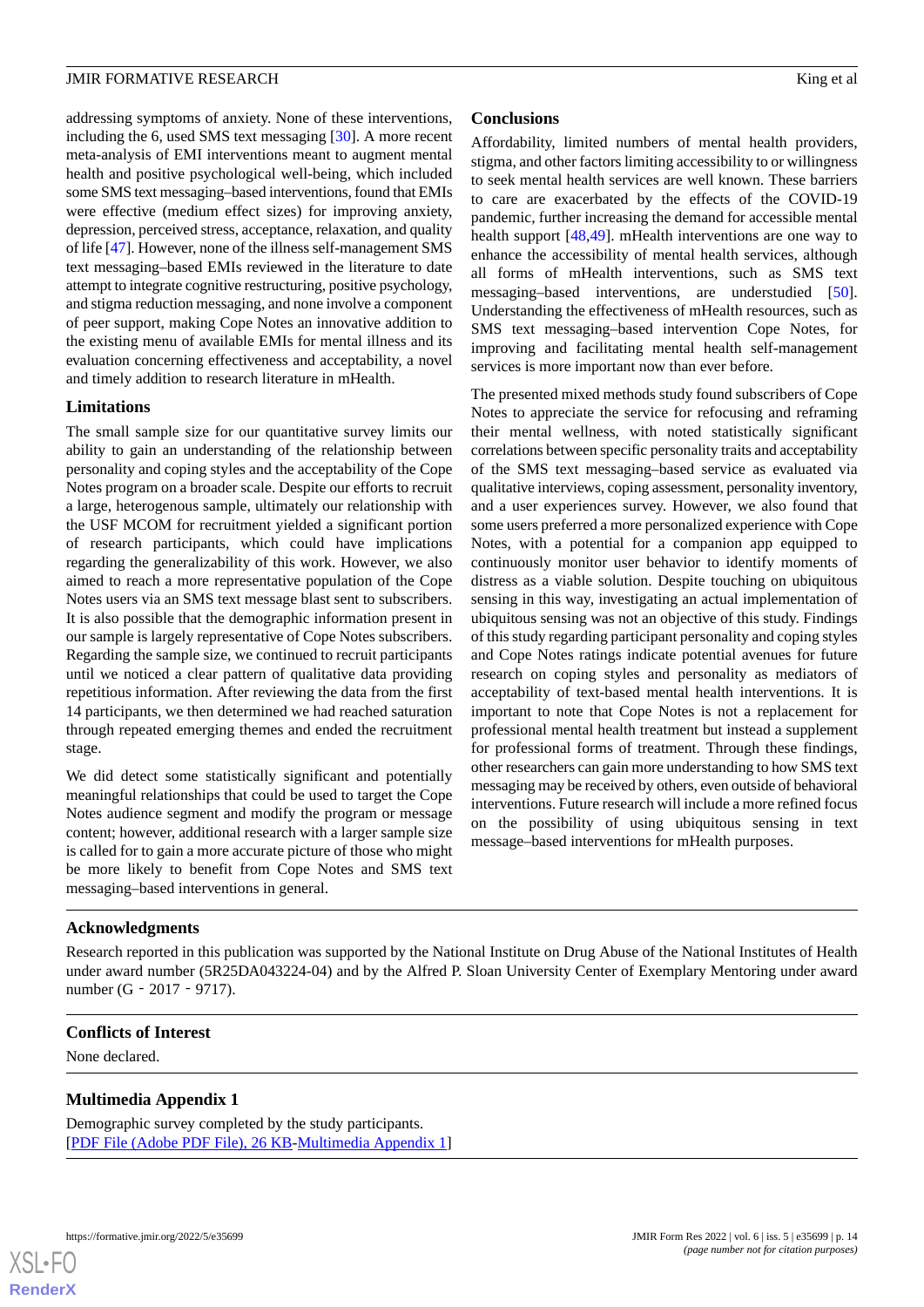# <span id="page-14-20"></span>**Multimedia Appendix 2**

User experience survey completed by the participants, including the Brief Coping Orientation to Problems Experienced Inventory and Big Five Inventory-10.

[[PDF File \(Adobe PDF File\), 73 KB](https://jmir.org/api/download?alt_name=formative_v6i5e35699_app2.pdf&filename=d2628e33be8ba9c5cd22ce955bb32072.pdf)-[Multimedia Appendix 2\]](https://jmir.org/api/download?alt_name=formative_v6i5e35699_app2.pdf&filename=d2628e33be8ba9c5cd22ce955bb32072.pdf)

# <span id="page-14-21"></span>**Multimedia Appendix 3**

All minor codes, their definitions, and their corresponding themes. [[PDF File \(Adobe PDF File\), 51 KB](https://jmir.org/api/download?alt_name=formative_v6i5e35699_app3.pdf&filename=444e2b2638c926ac4f4afad0bfd4afc8.pdf)-[Multimedia Appendix 3\]](https://jmir.org/api/download?alt_name=formative_v6i5e35699_app3.pdf&filename=444e2b2638c926ac4f4afad0bfd4afc8.pdf)

# <span id="page-14-0"></span>**References**

- <span id="page-14-1"></span>1. Wainberg ML, Scorza P, Shultz JM, Helpman L, Mootz JJ, Johnson KA, et al. Challenges and opportunities in global mental health: a research-to-practice perspective. Curr Psychiatry Rep 2017 May;19(5):28 [[FREE Full text](http://europepmc.org/abstract/MED/28425023)] [doi: [10.1007/s11920-017-0780-z](http://dx.doi.org/10.1007/s11920-017-0780-z)] [Medline: [28425023\]](http://www.ncbi.nlm.nih.gov/entrez/query.fcgi?cmd=Retrieve&db=PubMed&list_uids=28425023&dopt=Abstract)
- <span id="page-14-2"></span>2. Young AS, Cohen AN, Niv N, Nowlin-Finch N, Oberman RS, Olmos-Ochoa TT, et al. Mobile phone and smartphone use by people with serious mental illness. Psychiatr Serv 2020 Mar 01;71(3):280-283 [\[FREE Full text\]](http://europepmc.org/abstract/MED/31744429) [doi: [10.1176/appi.ps.201900203\]](http://dx.doi.org/10.1176/appi.ps.201900203) [Medline: [31744429\]](http://www.ncbi.nlm.nih.gov/entrez/query.fcgi?cmd=Retrieve&db=PubMed&list_uids=31744429&dopt=Abstract)
- <span id="page-14-3"></span>3. David Mohr: "overcoming the research-to-practice gap in digital mental health". YouTube. URL: [https://www.youtube.com/](https://www.youtube.com/watch?v=MhDd8oam8lE) [watch?v=MhDd8oam8lE](https://www.youtube.com/watch?v=MhDd8oam8lE) [accessed 2022-04-22]
- <span id="page-14-4"></span>4. Rathbone AL, Prescott J. The use of mobile apps and SMS messaging as physical and mental health interventions: systematic review. J Med Internet Res 2017 Aug 24;19(8):e295 [[FREE Full text](https://www.jmir.org/2017/8/e295/)] [doi: [10.2196/jmir.7740](http://dx.doi.org/10.2196/jmir.7740)] [Medline: [28838887\]](http://www.ncbi.nlm.nih.gov/entrez/query.fcgi?cmd=Retrieve&db=PubMed&list_uids=28838887&dopt=Abstract)
- <span id="page-14-6"></span><span id="page-14-5"></span>5. Mental health. World Health Organization. URL: [https://www.who.int/health-topics/mental-health#tab=tab\\_1](https://www.who.int/health-topics/mental-health#tab=tab_1) [accessed 2022-04-22]
- 6. Mental health and substance use. World Health Organization. URL: [http://www.emro.who.int/mnh/](http://www.emro.who.int/mnh/mental-health-gap-action-programme/index.html) [mental-health-gap-action-programme/index.html](http://www.emro.who.int/mnh/mental-health-gap-action-programme/index.html) [accessed 2022-04-22]
- <span id="page-14-7"></span>7. New study reveals lack of access as root cause for mental health crisis in America. National Council for Mental Wellbeing. URL: [https://www.thenationalcouncil.org/press-releases/](https://www.thenationalcouncil.org/press-releases/new-study-reveals-lack-of-access-as-root-cause-for-mental-health-crisis-in-america/)
- <span id="page-14-8"></span>[new-study-reveals-lack-of-access-as-root-cause-for-mental-health-crisis-in-america/](https://www.thenationalcouncil.org/press-releases/new-study-reveals-lack-of-access-as-root-cause-for-mental-health-crisis-in-america/) [accessed 2022-04-22]
- <span id="page-14-9"></span>8. Mental health conditions and substance use: comparing U.S. needs and treatment capacity with those in other high-income countries. The Commonwealth Fund. URL: [https://www.commonwealthfund.org/publications/issue-briefs/2020/may/](https://www.commonwealthfund.org/publications/issue-briefs/2020/may/mental-health-conditions-substance-use-comparing-us-other-countries) [mental-health-conditions-substance-use-comparing-us-other-countries](https://www.commonwealthfund.org/publications/issue-briefs/2020/may/mental-health-conditions-substance-use-comparing-us-other-countries) [accessed 2022-04-22]
- <span id="page-14-10"></span>9. Mental health. World Health Organization. URL: [https://www.who.int/health-topics/mental-health#tab=tab\\_1](https://www.who.int/health-topics/mental-health#tab=tab_1) [accessed 2022-04-22]
- <span id="page-14-12"></span><span id="page-14-11"></span>10. Rathod S, Pinninti N, Irfan M, Gorczynski P, Rathod P, Gega L, et al. Mental health service provision in low- and middle-income countries. Health Serv Insights 2017 Mar 28;10:1178632917694350 [\[FREE Full text\]](https://journals.sagepub.com/doi/10.1177/1178632917694350?url_ver=Z39.88-2003&rfr_id=ori:rid:crossref.org&rfr_dat=cr_pub%3dpubmed) [doi: [10.1177/1178632917694350\]](http://dx.doi.org/10.1177/1178632917694350) [Medline: [28469456\]](http://www.ncbi.nlm.nih.gov/entrez/query.fcgi?cmd=Retrieve&db=PubMed&list_uids=28469456&dopt=Abstract)
- <span id="page-14-13"></span>11. Decommissioning. World Health Organization. URL: <https://www.who.int/home/cms-decommissioning> [accessed 2022-04-22]
- <span id="page-14-14"></span>12. Mental Health Atlas 2014. Geneva: World Health Organization; 2015.
- <span id="page-14-15"></span>13. Dattani S, Ritchie H, Roser M. Mental health. Our World in Data. URL:<https://ourworldindata.org/mental-health> [accessed 2022-04-27]
- 14. Global mental health. American Psychological Association. URL: [https://www.psychiatry.org/psychiatrists/international/](https://www.psychiatry.org/psychiatrists/international/global-mental-health) [global-mental-health](https://www.psychiatry.org/psychiatrists/international/global-mental-health) [accessed 2022-04-22]
- <span id="page-14-16"></span>15. The psychiatric shortage. National Council for Mental Wellbeing. URL: [https://www.thenationalcouncil.org/wp-content/](https://www.thenationalcouncil.org/wp-content/uploads/2017/03/Psychiatric-Shortage_National-Council-.pdf?daf=375ateTbd56) [uploads/2017/03/Psychiatric-Shortage\\_National-Council-.pdf?daf=375ateTbd56](https://www.thenationalcouncil.org/wp-content/uploads/2017/03/Psychiatric-Shortage_National-Council-.pdf?daf=375ateTbd56) [accessed 2022-04-27]
- <span id="page-14-18"></span><span id="page-14-17"></span>16. National projections of supply and demand for behavioral health practitioners: 2013-2025. U.S. Department of Health and Human Services. URL: [https://bhw.hrsa.gov/sites/default/files/bureau-health-workforce/data-research/](https://bhw.hrsa.gov/sites/default/files/bureau-health-workforce/data-research/behavioral-health-2013-2025.pdf) [behavioral-health-2013-2025.pdf](https://bhw.hrsa.gov/sites/default/files/bureau-health-workforce/data-research/behavioral-health-2013-2025.pdf) [accessed 2022-04-22]
- <span id="page-14-19"></span>17. Barriers to mental health treatment in rural areas. Rural Health Information Hub. URL: [https://www.ruralhealthinfo.org/](https://www.ruralhealthinfo.org/toolkits/mental-health/1/barriers) [toolkits/mental-health/1/barriers](https://www.ruralhealthinfo.org/toolkits/mental-health/1/barriers) [accessed 2022-04-22]
- 18. Bashshur R, Shannon G, Krupinski E, Grigsby J. The taxonomy of telemedicine. Telemed J E Health 2011;17(6):484-494. [doi: [10.1089/tmj.2011.0103\]](http://dx.doi.org/10.1089/tmj.2011.0103) [Medline: [21718114](http://www.ncbi.nlm.nih.gov/entrez/query.fcgi?cmd=Retrieve&db=PubMed&list_uids=21718114&dopt=Abstract)]
- 19. Dugas M, Gao GG, Agarwal R. Unpacking mHealth interventions: a systematic review of behavior change techniques used in randomized controlled trials assessing mHealth effectiveness. Digit Health 2020;6:2055207620905411 [[FREE Full text](https://journals.sagepub.com/doi/10.1177/2055207620905411?url_ver=Z39.88-2003&rfr_id=ori:rid:crossref.org&rfr_dat=cr_pub%3dpubmed)] [doi: [10.1177/2055207620905411](http://dx.doi.org/10.1177/2055207620905411)] [Medline: [32128233\]](http://www.ncbi.nlm.nih.gov/entrez/query.fcgi?cmd=Retrieve&db=PubMed&list_uids=32128233&dopt=Abstract)
- 20. Baxter C, Carroll J, Keogh B, Vandelanotte C. Assessment of mobile health apps using built-in smartphone sensors for diagnosis and treatment: systematic survey of apps listed in international curated health app libraries. JMIR Mhealth Uhealth 2020 Feb 03;8(2):e16741 [\[FREE Full text](https://mhealth.jmir.org/2020/2/e16741/)] [doi: [10.2196/16741\]](http://dx.doi.org/10.2196/16741) [Medline: [32012102\]](http://www.ncbi.nlm.nih.gov/entrez/query.fcgi?cmd=Retrieve&db=PubMed&list_uids=32012102&dopt=Abstract)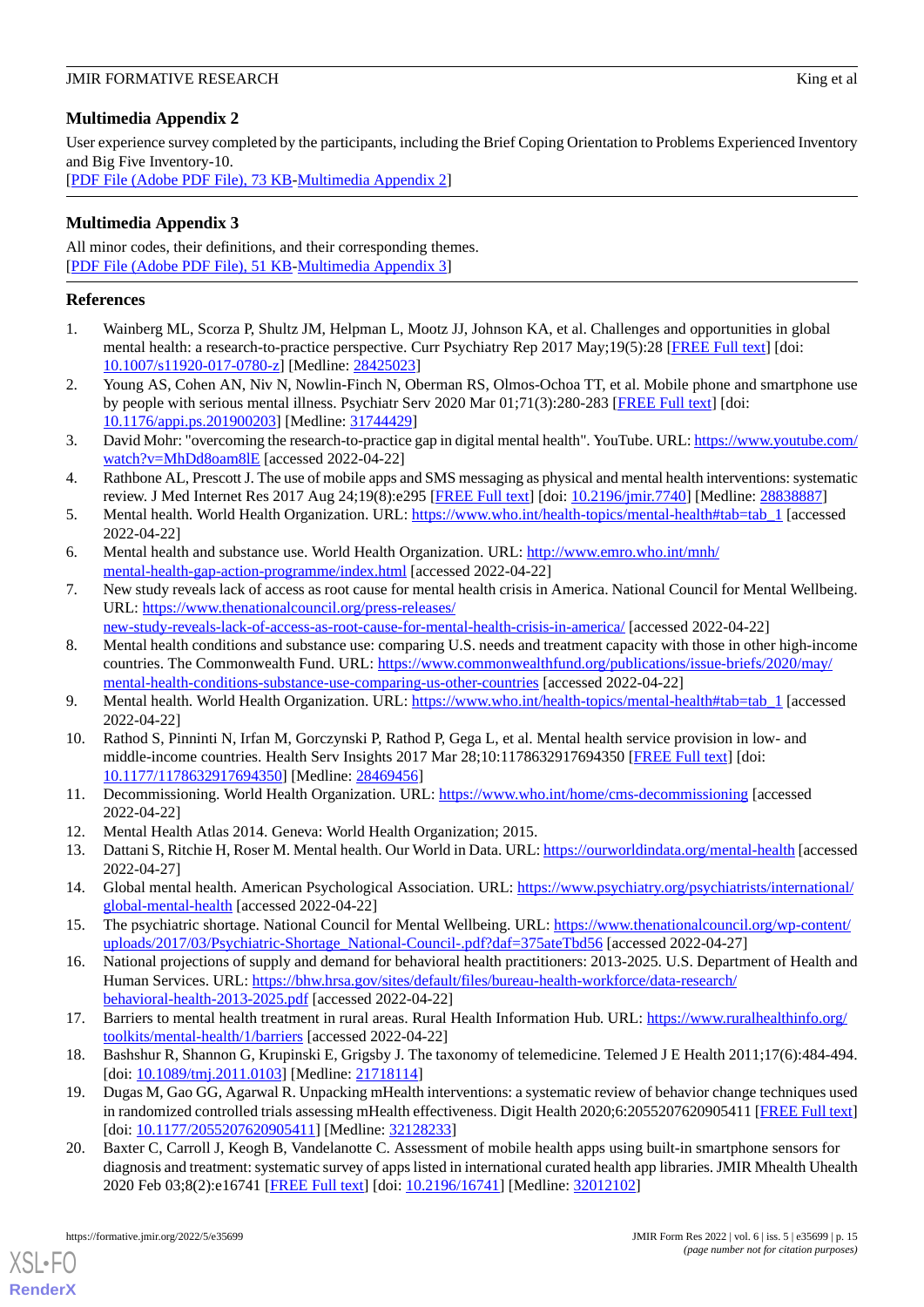- <span id="page-15-0"></span>21. Special issue "ubiquitous sensing". MDPI. URL: [https://www.mdpi.com/journal/sensors/special\\_issues/ubiquitous\\_sensing](https://www.mdpi.com/journal/sensors/special_issues/ubiquitous_sensing) [accessed 2022-04-22]
- <span id="page-15-2"></span><span id="page-15-1"></span>22. Can your smartphone infer your mood? CiteSeerX. URL: [https://citeseerx.ist.psu.edu/viewdoc/download?doi=10.1.1.226.](https://citeseerx.ist.psu.edu/viewdoc/download?doi=10.1.1.226.3320&rep=rep1&type=pdf) [3320&rep=rep1&type=pdf](https://citeseerx.ist.psu.edu/viewdoc/download?doi=10.1.1.226.3320&rep=rep1&type=pdf) [accessed 2022-04-22]
- 23. Wahle F, Kowatsch T, Fleisch E, Rufer M, Weidt S. Mobile sensing and support for people with depression: a pilot trial in the wild. JMIR Mhealth Uhealth 2016 Sep 21;4(3):e111 [\[FREE Full text\]](https://mhealth.jmir.org/2016/3/e111/) [doi: [10.2196/mhealth.5960\]](http://dx.doi.org/10.2196/mhealth.5960) [Medline: [27655245](http://www.ncbi.nlm.nih.gov/entrez/query.fcgi?cmd=Retrieve&db=PubMed&list_uids=27655245&dopt=Abstract)]
- <span id="page-15-4"></span><span id="page-15-3"></span>24. Text4Mood. Mental Health Innovation Network. URL:<https://www.mhinnovation.net/innovations/text4mood> [accessed 2022-04-22]
- <span id="page-15-5"></span>25. Weiner B, Lewis CC, Stanick C, Powell BJ, Dorsey CN, Clary AS, et al. Psychometric assessment of three newly developed implementation outcome measures. Implement Sci 2017 Aug 29;12(1):108 [\[FREE Full text\]](https://doi.org/10.1186/s13012-017-0635-3) [doi: [10.1186/s13012-017-0635-3\]](http://dx.doi.org/10.1186/s13012-017-0635-3) [Medline: [28851459](http://www.ncbi.nlm.nih.gov/entrez/query.fcgi?cmd=Retrieve&db=PubMed&list_uids=28851459&dopt=Abstract)]
- <span id="page-15-6"></span>26. Messenger and WhatsApp process 60 billion messages a day, three times more than SMS. The Verge. URL: [https://www.](https://www.theverge.com/2016/4/12/11415198/facebook-messenger-whatsapp-number-messages-vs-sms-f8-2016) [theverge.com/2016/4/12/11415198/facebook-messenger-whatsapp-number-messages-vs-sms-f8-2016](https://www.theverge.com/2016/4/12/11415198/facebook-messenger-whatsapp-number-messages-vs-sms-f8-2016) [accessed 2022-04-22]
- <span id="page-15-7"></span>27. The smartphone difference. Pew Research Center. URL:<http://www.pewinternet.org/2015/04/01/us-smartphone-use-in-2015/> [accessed 2022-04-22]
- <span id="page-15-9"></span><span id="page-15-8"></span>28. Mohr DC, Zhang M, Schueller SM. Personal sensing: understanding mental health using ubiquitous sensors and machine learning. Annu Rev Clin Psychol 2017 May 08;13:23-47 [[FREE Full text\]](http://europepmc.org/abstract/MED/28375728) [doi: [10.1146/annurev-clinpsy-032816-044949](http://dx.doi.org/10.1146/annurev-clinpsy-032816-044949)] [Medline: [28375728](http://www.ncbi.nlm.nih.gov/entrez/query.fcgi?cmd=Retrieve&db=PubMed&list_uids=28375728&dopt=Abstract)]
- 29. Think healthier thoughts. Cope Notes. URL:<https://copenotes.com/> [accessed 2022-04-22]
- <span id="page-15-10"></span>30. Heron KE, Smyth JM. Ecological momentary interventions: incorporating mobile technology into psychosocial and health behaviour treatments. Br J Health Psychol 2010 Feb;15(Pt 1):1-39 [\[FREE Full text\]](http://europepmc.org/abstract/MED/19646331) [doi: [10.1348/135910709X466063](http://dx.doi.org/10.1348/135910709X466063)] [Medline: [19646331](http://www.ncbi.nlm.nih.gov/entrez/query.fcgi?cmd=Retrieve&db=PubMed&list_uids=19646331&dopt=Abstract)]
- <span id="page-15-11"></span>31. Balaskas A, Schueller SM, Cox AL, Doherty G. Ecological momentary interventions for mental health: a scoping review. PLoS One 2021 Mar 11;16(3):e0248152 [[FREE Full text\]](https://dx.plos.org/10.1371/journal.pone.0248152) [doi: [10.1371/journal.pone.0248152](http://dx.doi.org/10.1371/journal.pone.0248152)] [Medline: [33705457](http://www.ncbi.nlm.nih.gov/entrez/query.fcgi?cmd=Retrieve&db=PubMed&list_uids=33705457&dopt=Abstract)]
- <span id="page-15-12"></span>32. A support group in your phone. Healing for mental illness comes one text at a time. Tampa Bay Times. URL: [https://www.](https://www.tampabay.com/health/a-support-group-in-your-phone-healing-for-mental-illness-comes-one-text-at-a-time-20190222/) [tampabay.com/health/a-support-group-in-your-phone-healing-for-mental-illness-comes-one-text-at-a-time-20190222/](https://www.tampabay.com/health/a-support-group-in-your-phone-healing-for-mental-illness-comes-one-text-at-a-time-20190222/) [accessed 2022-04-22]
- <span id="page-15-13"></span>33. Agyapong VI, Mrklas K, Juhás M, Omeje J, Ohinmaa A, Dursun SM, et al. Cross-sectional survey evaluating Text4Mood: mobile health program to reduce psychological treatment gap in mental healthcare in Alberta through daily supportive text messages. BMC Psychiatry 2016 Nov 08;16(1):378 [\[FREE Full text](https://bmcpsychiatry.biomedcentral.com/articles/10.1186/s12888-016-1104-2)] [doi: [10.1186/s12888-016-1104-2\]](http://dx.doi.org/10.1186/s12888-016-1104-2) [Medline: [27821096](http://www.ncbi.nlm.nih.gov/entrez/query.fcgi?cmd=Retrieve&db=PubMed&list_uids=27821096&dopt=Abstract)]
- <span id="page-15-15"></span><span id="page-15-14"></span>34. Vasileiou K, Barnett J, Thorpe S, Young T. Characterising and justifying sample size sufficiency in interview-based studies: systematic analysis of qualitative health research over a 15-year period. BMC Med Res Methodol 2018 Nov 21;18(1):148 [[FREE Full text](https://bmcmedresmethodol.biomedcentral.com/articles/10.1186/s12874-018-0594-7)] [doi: [10.1186/s12874-018-0594-7\]](http://dx.doi.org/10.1186/s12874-018-0594-7) [Medline: [30463515](http://www.ncbi.nlm.nih.gov/entrez/query.fcgi?cmd=Retrieve&db=PubMed&list_uids=30463515&dopt=Abstract)]
- <span id="page-15-16"></span>35. Tavakol M, Dennick R. Making sense of Cronbach's alpha. Int J Med Educ 2011 Jun 27;2:53-55 [\[FREE Full text\]](https://www.ijme.net/pmid/28029643) [doi: [10.5116/ijme.4dfb.8dfd\]](http://dx.doi.org/10.5116/ijme.4dfb.8dfd) [Medline: [28029643\]](http://www.ncbi.nlm.nih.gov/entrez/query.fcgi?cmd=Retrieve&db=PubMed&list_uids=28029643&dopt=Abstract)
- <span id="page-15-17"></span>36. Rammstedt B, John OP. Measuring personality in one minute or less: a 10-item short version of the big five inventory in English and German. J Res Personality 2007 Feb;41(1):203-212. [doi: [10.1016/j.jrp.2006.02.001\]](http://dx.doi.org/10.1016/j.jrp.2006.02.001)
- <span id="page-15-18"></span>37. Carver CS. You want to measure coping but your protocol's too long: consider the brief COPE. Int J Behav Med 1997;4(1):92-100. [doi: [10.1207/s15327558ijbm0401\\_6\]](http://dx.doi.org/10.1207/s15327558ijbm0401_6) [Medline: [16250744\]](http://www.ncbi.nlm.nih.gov/entrez/query.fcgi?cmd=Retrieve&db=PubMed&list_uids=16250744&dopt=Abstract)
- <span id="page-15-20"></span><span id="page-15-19"></span>38. Yusoff M. A multicenter study on validity of the 30-items Brief COPE in identifying coping strategies among medical students. Int Med J 2010;17(4):249-253.
- <span id="page-15-21"></span>39. Brief cope. Science Of Behavior Change. URL: <https://scienceofbehaviorchange.org/measures/brief-cope/> [accessed 2022-04-22]
- <span id="page-15-22"></span>40. Saldaña J. The Coding Manual for Qualitative Researchers. Thousand Oaks, California: Sage Publications Ltd; 2009.
- <span id="page-15-23"></span>41. Cohen J. A coefficient of agreement for nominal scales. Educ Psychol Measurement 2016 Jul 02;20(1):37-46. [doi: [10.1177/001316446002000104\]](http://dx.doi.org/10.1177/001316446002000104)
- 42. Bennett-Levy J, Richards D, Farrand P. Low intensity CBT interventions: a revolution in mental health care. In: Oxford Guide to Low Intensity CBT Interventions. Oxfordshire, England, UK: Oxford University Press; 2010.
- <span id="page-15-24"></span>43. Matzler K, Renzl B, Müller J, Herting S, Mooradian TA. Personality traits and knowledge sharing. J Econ Psychol 2008 Jun;29(3):301-313. [doi: [10.1016/j.joep.2007.06.004\]](http://dx.doi.org/10.1016/j.joep.2007.06.004)
- <span id="page-15-25"></span>44. Cullen R, Morse S. Who's contributing: do personality traits influence the level and type of participation in online communities. In: Proceedings of the 2011 44th Hawaii International Conference on System Sciences. 2011 Presented at: 2011 44th Hawaii International Conference on System Sciences; Jan 4-7, 2011; Kauai, HI, USA URL: [https://ieeexplore.](https://ieeexplore.ieee.org/document/5718660) [ieee.org/document/5718660](https://ieeexplore.ieee.org/document/5718660) [doi: [10.1109/hicss.2011.496](http://dx.doi.org/10.1109/hicss.2011.496)]
- 45. Komarraju M, Karau SJ, Schmeck RR, Avdic A. The Big Five personality traits, learning styles, and academic achievement. Personality Individual Diff 2011 Sep;51(4):472-477. [doi: [10.1016/j.paid.2011.04.019](http://dx.doi.org/10.1016/j.paid.2011.04.019)]
- 46. Stanisławski K. The coping circumplex model: an integrative model of the structure of coping with stress. Front Psychol 2019 Apr 16;10:694 [[FREE Full text\]](https://doi.org/10.3389/fpsyg.2019.00694) [doi: [10.3389/fpsyg.2019.00694\]](http://dx.doi.org/10.3389/fpsyg.2019.00694) [Medline: [31040802](http://www.ncbi.nlm.nih.gov/entrez/query.fcgi?cmd=Retrieve&db=PubMed&list_uids=31040802&dopt=Abstract)]